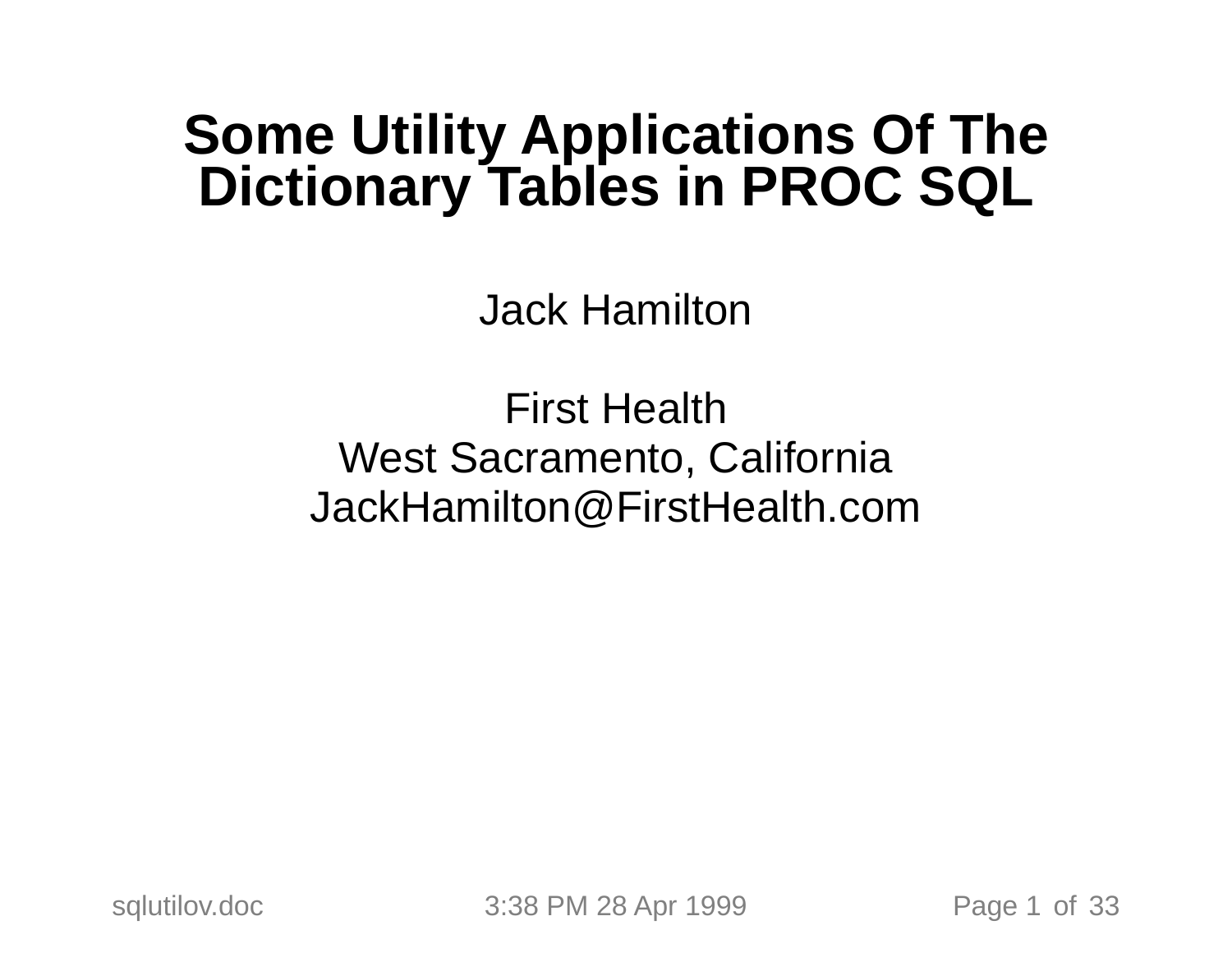# **What Are The Dictionary Tables?**

- The Dictionary Tables in SQL are maintained by the SAS System.
- They contain information about various user and system objects.
- They're called tables in the documentation, but in some sense they're really views - they're not stored anywhere.
- Dictionary Tables are available only in PROC SQL, but views of all the tables are available through the SASHELP library.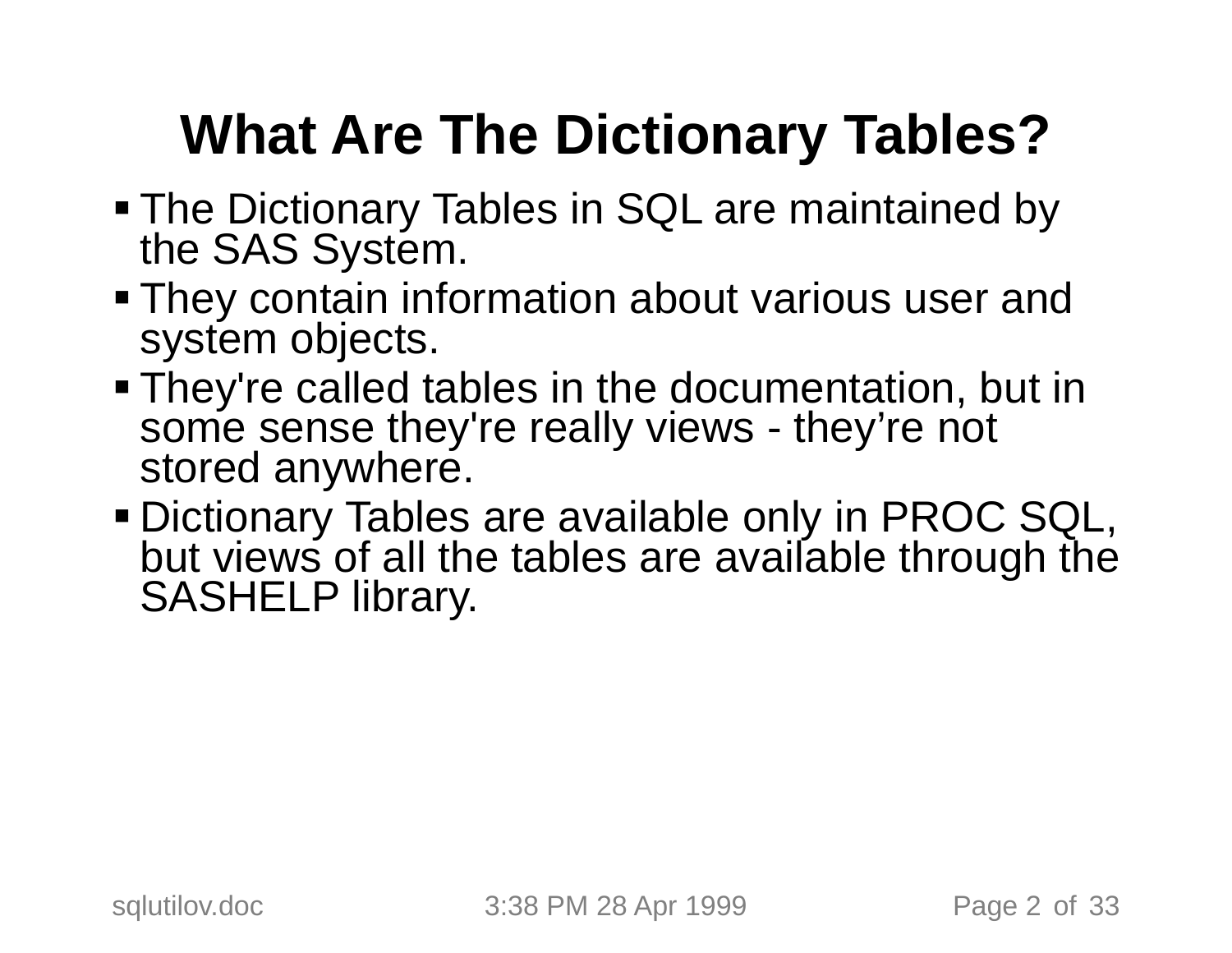# **When To Use the Dictionary Tables**

- Sometimes you need information about the structure of your data.
- Dictionary tables are one source of this information.
- Other sources are PROC CONTENTS, PROC CATALOG, and PROC FORMAT, and the data step information functions.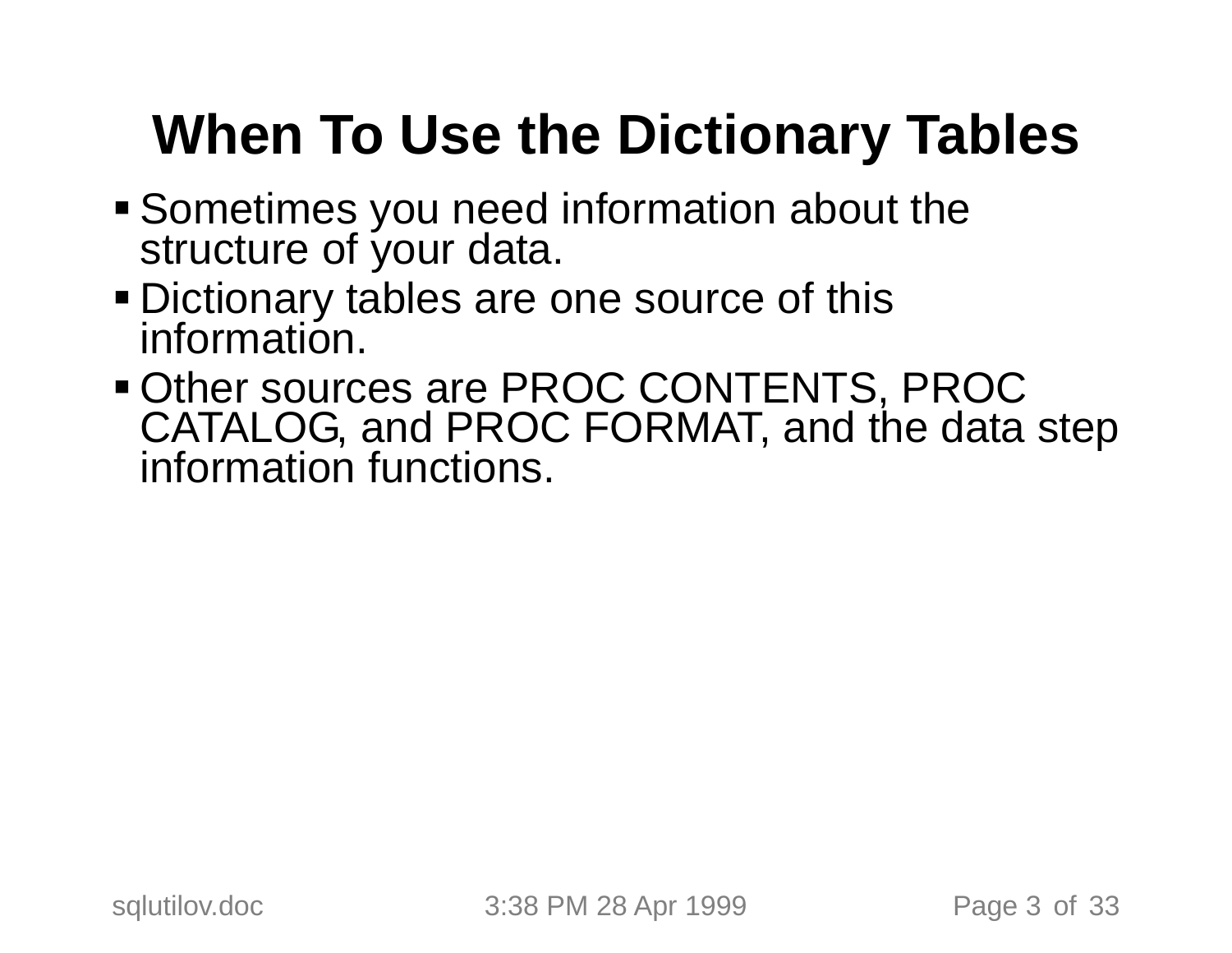# **How To Specify The Dictionary Tables**

<sup>A</sup> dictionary table is used just like any other table in PROC SQL:

#### **select \* from dictionary.tables;**

SASHELP views are used like any other views:

#### **proc print data=sashelp.vtable; run;**

Either piece of code would print <sup>a</sup> lot of information about all available tables.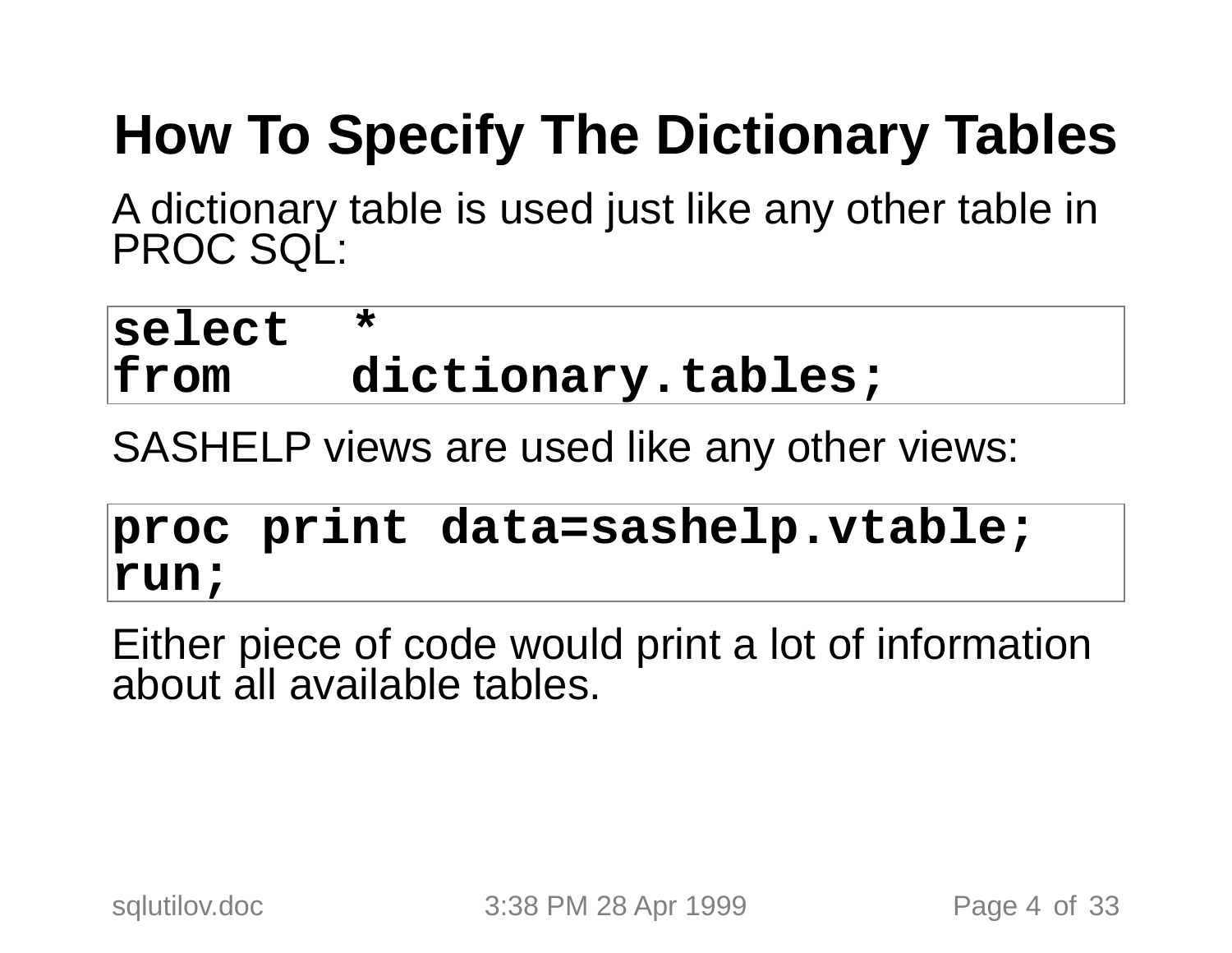### **The SQL Tables and SASHELP Views**

- The following pages list the names of the SQL dictionary tables, along with their SASHELP view equivalents.
- <sup>A</sup> complete list of tables can be found in the online help for PROC SQL.
- <sup>A</sup> complete list of SASHELP views can be created with the following code:

**proc print data=sashelp.vsview; where libname <sup>=</sup> 'SASHELP' and substr(memname, 1, 1) <sup>=</sup> 'V'; run;**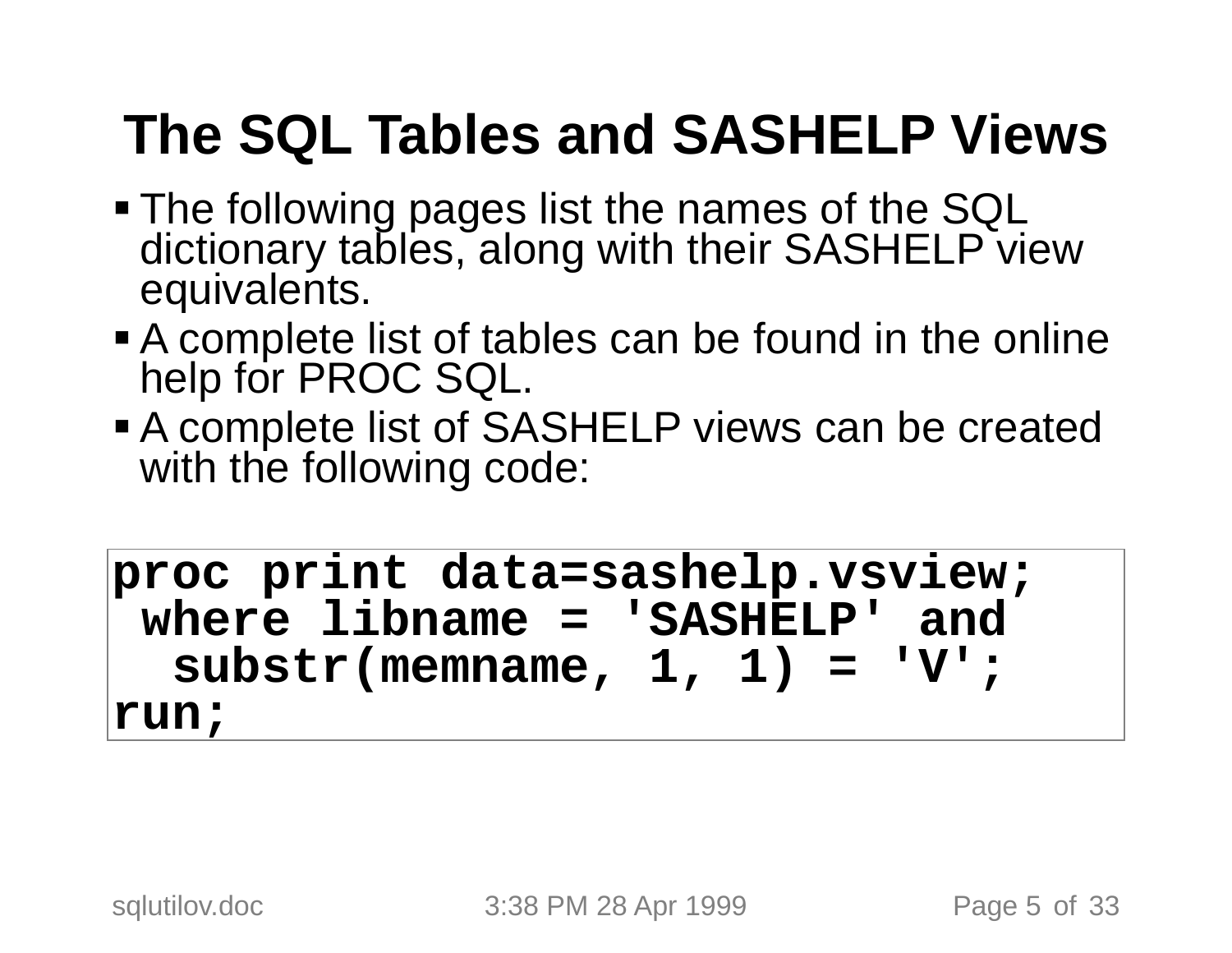# **Brief Description of the Tables**

- **CATALOGS** describes every member of every catalog in every library.
- **COLUMNS** describes every column in every table or view.
- **EXTFILES** describes every defined fileref, showing the path and engine.
- **INDEXES** describes every index on every dataset in every library.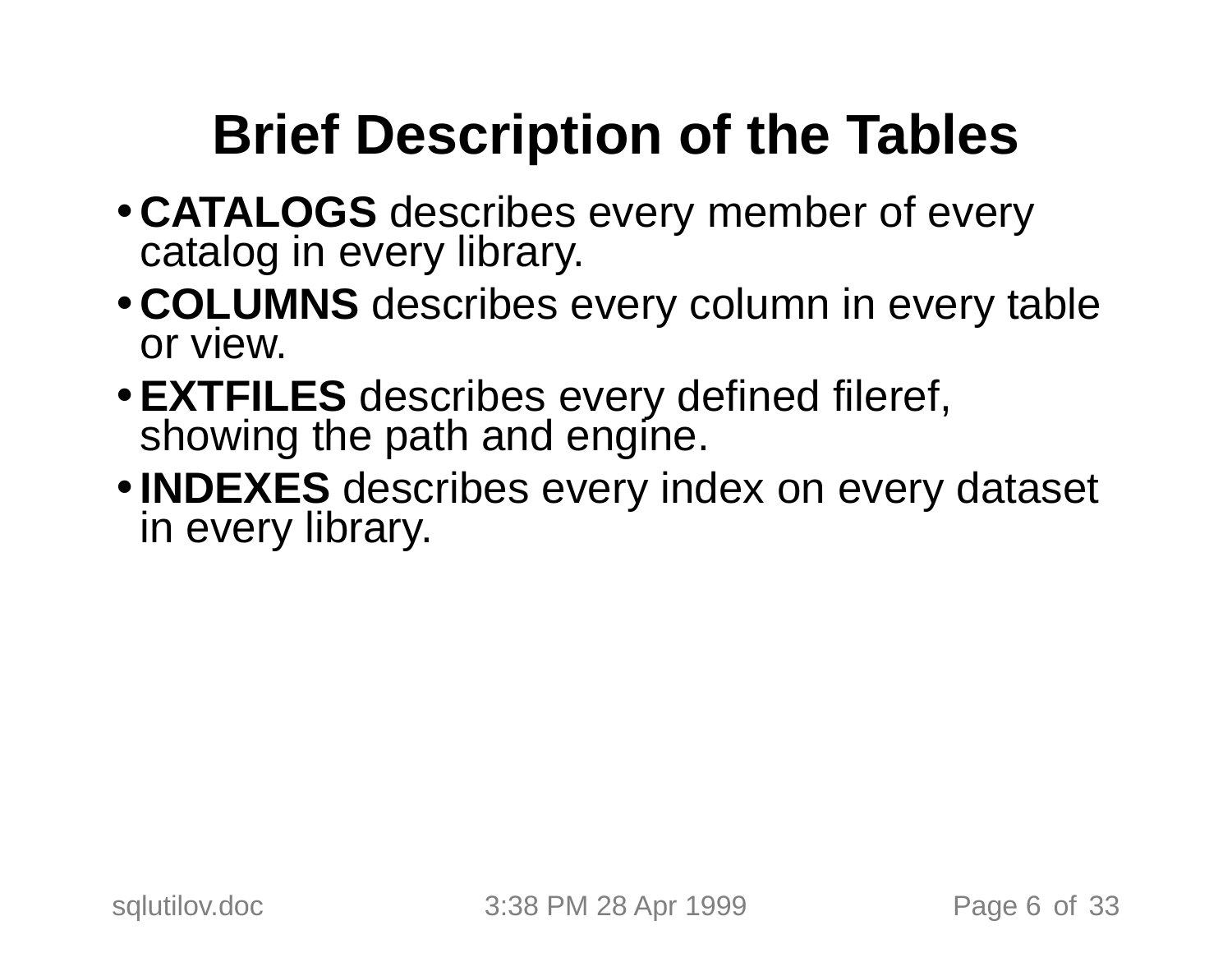## **Brief Description of the Tables**

- **MACROS** describes every active macro variable.
- **MEMBERS** describes objects shared by tables, views, and catalogs
- **TITLES** contains the current titles and footnotes.
- **OPTIONS** contains most of the current portable system options.
- **TABLES** describes every table and view in very library.
- **VIEWS** describes every available view.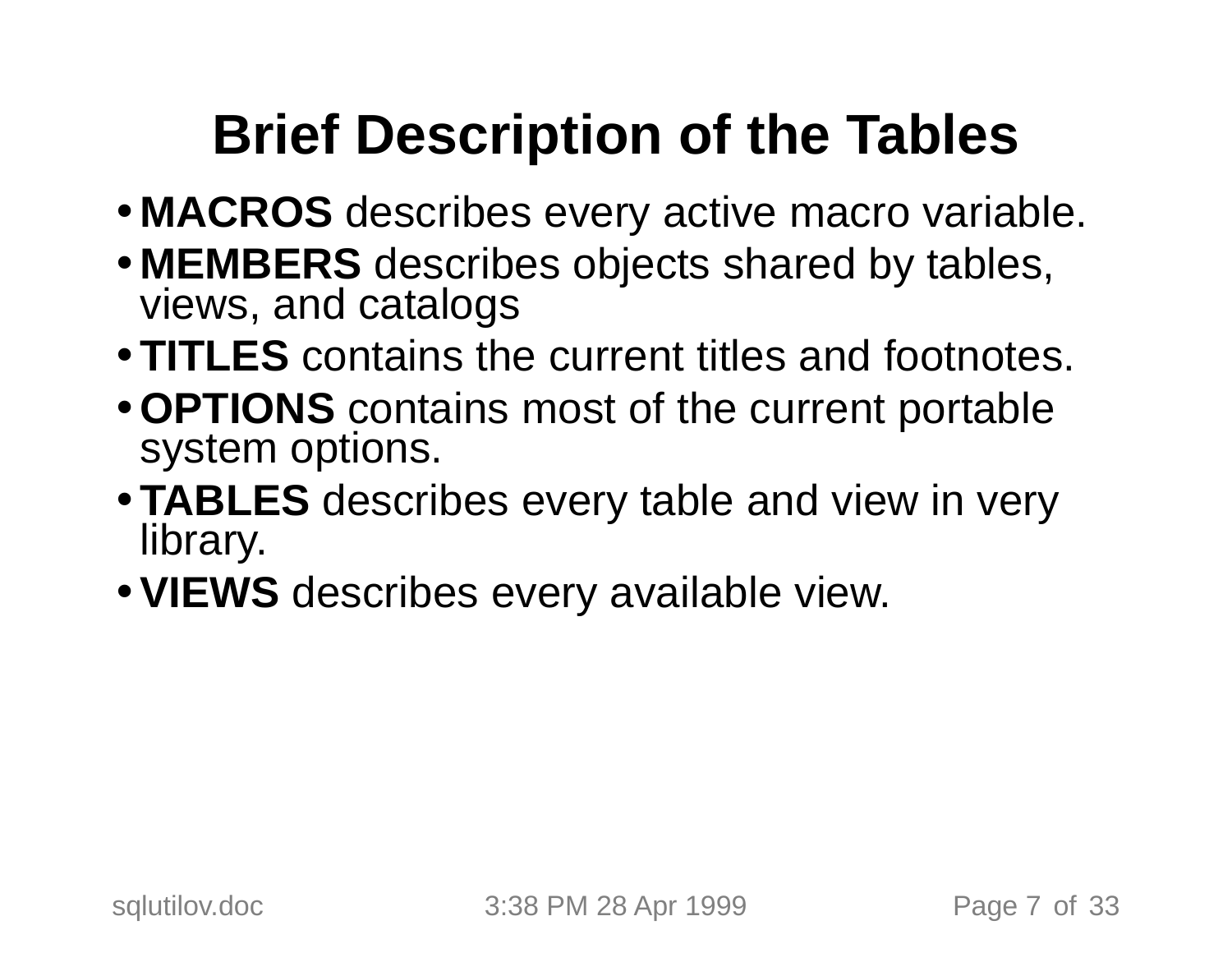# **dictionary.catalogs (sashelp.vcatalg)**

| LIBNAME          | char(8)  | Library Name       |
|------------------|----------|--------------------|
| MEMNAME          | char(8)  | Member Name        |
| <b>MEMTYPE</b>   | char(8)  | Member Type        |
| <b>OBJNAME</b>   | char(8)  | Object Name        |
| <b>OBJTYPE</b>   | char(8)  | Object Type        |
| <b>OBJDESC</b>   | char(40) | Object Description |
| MODIFIED char(8) |          | Date Modified      |
| <b>ALIAS</b>     | char(8)  | Object Alias       |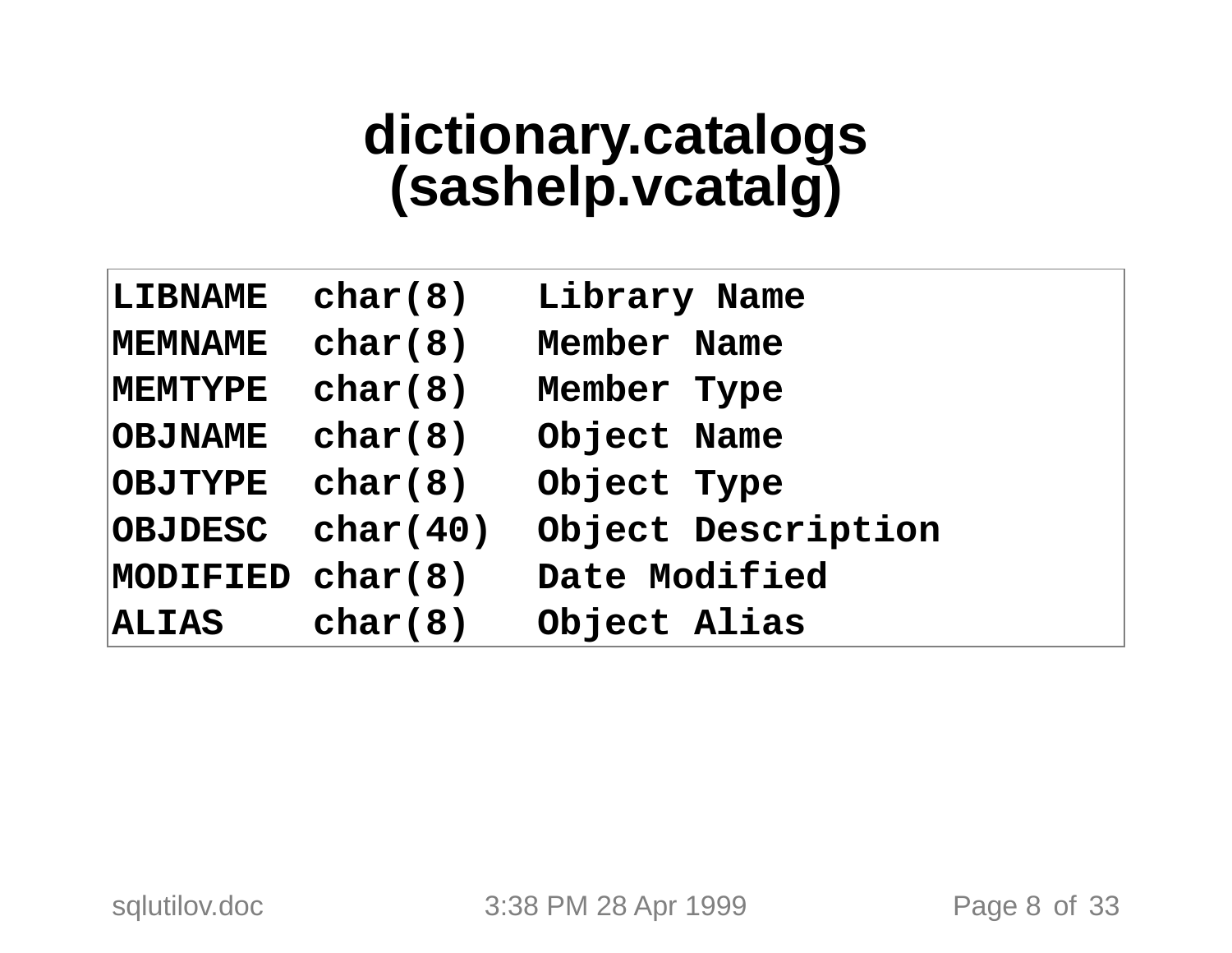# **dictionary.columns (sashelp.vcolumn)**

| LIBNAME           | char(8)  | Library Name           |  |
|-------------------|----------|------------------------|--|
| <b>MEMNAME</b>    | char(8)  | Member Name            |  |
| <b>MEMTYPE</b>    | char(8)  | Member Type            |  |
| $\mathbf{NAME}$   | char(8)  | Column Name            |  |
| <b>TYPE</b>       | char(4)  | Column Type            |  |
| LENGTH            | num      | Column Length          |  |
| $ {\bf NPOS} $    | num      | Column Position        |  |
| <b>VARNUM</b>     | num      | Column Number in Table |  |
| LABEL             | char(40) | Column Label           |  |
| <b>FORMAT</b>     | char(16) | Column Format          |  |
| INTORMAT char(16) |          | Column Informat        |  |
| IDXUSAGE char(9)  |          | Column Index Type      |  |

sqlutilov.doc 3:38 PM 28 Apr 1999 Page 9 of 33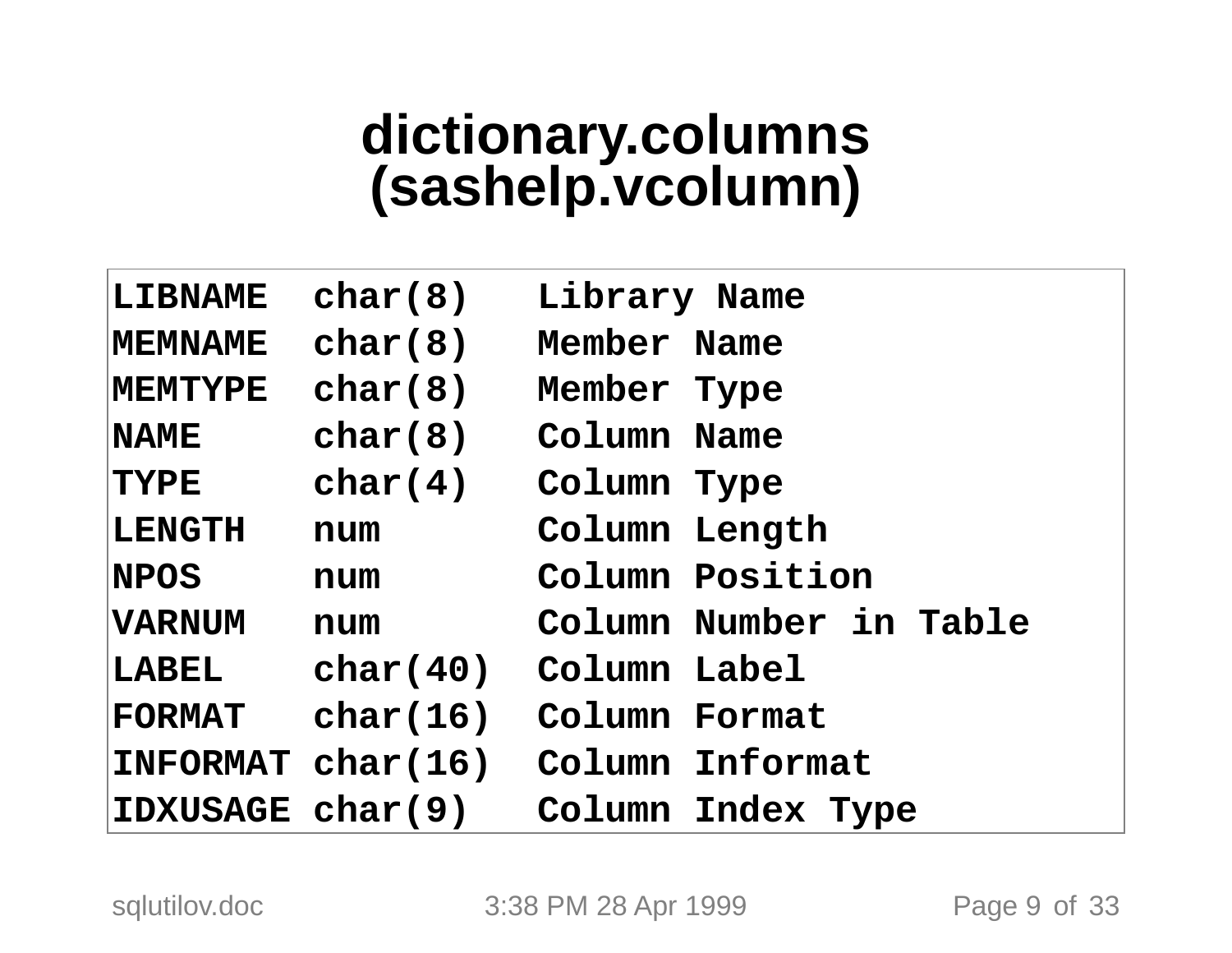# **dictionary.extfiles (sashelp.vextfl)**

| $\verb FILEREF char(8) $ | Fileref                     |
|--------------------------|-----------------------------|
|                          | XPATH char(80) Path Name    |
|                          | XENGINE char(8) Engine Name |

. It's possible to have a path name that's longer than 80 characters, so be careful with this one.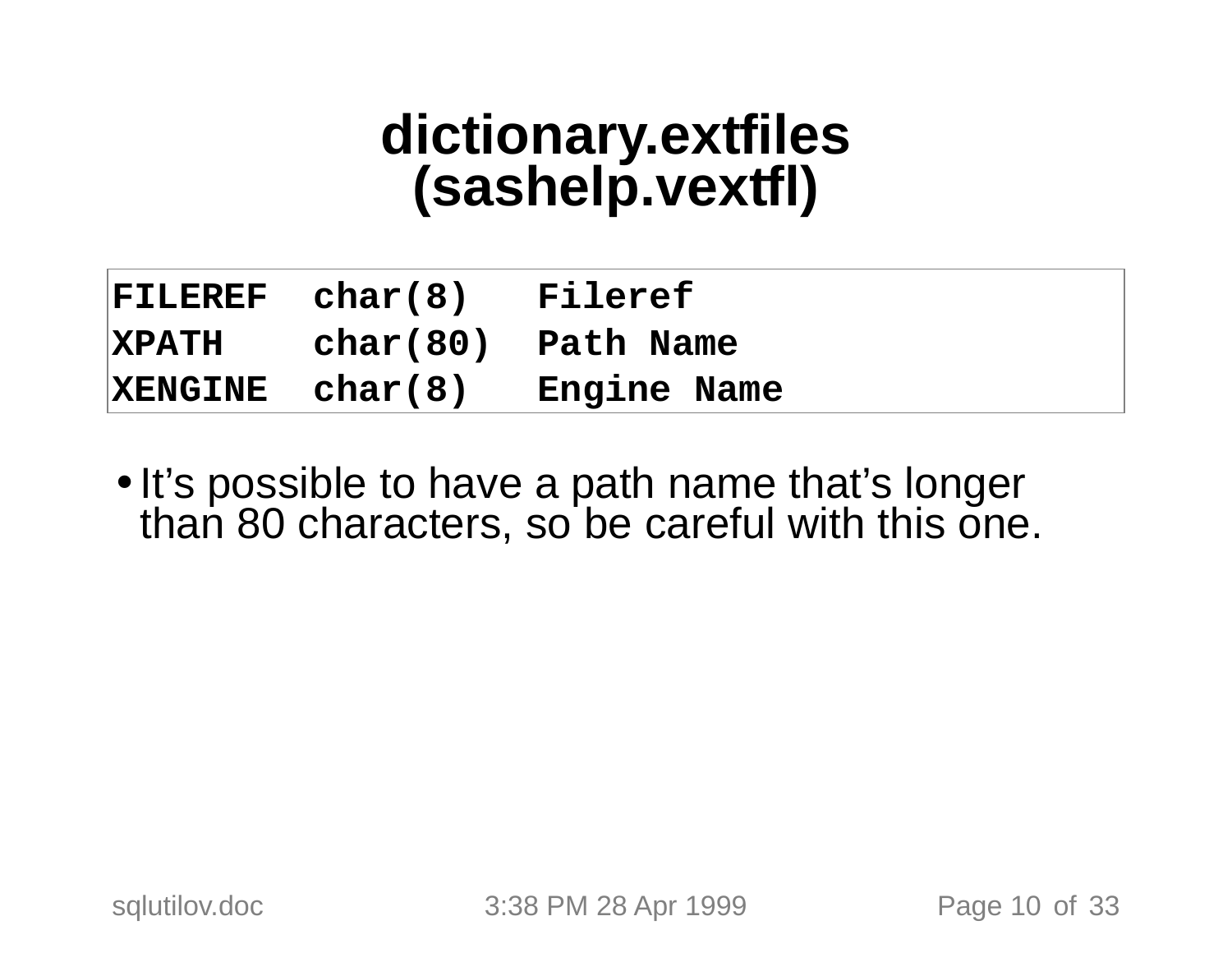# **dictionary.indexes (sashelp.vindex)**

| LIBNAME          | char(8) | Library Name        |  |
|------------------|---------|---------------------|--|
| <b>MEMNAME</b>   | char(8) | Member Name         |  |
| <b>MEMTYPE</b>   | char(8) | Member Type         |  |
| $\mathbf{NAME}$  | char(8) | Column Name         |  |
| IDXUSAGE char(9) |         | Column Index Type   |  |
| INDXNAME char(8) |         | Index Name          |  |
| <b>INDXPOS</b>   | num     | Position of Column  |  |
|                  |         | in Concatenated Key |  |
| <b>NOMISS</b>    | char(3) | Nomiss Option       |  |
| <b>UNIQUE</b>    | char(3) | Unique Option       |  |

sqlutilov.doc 3:38 PM 28 Apr 1999 Page 11 of 33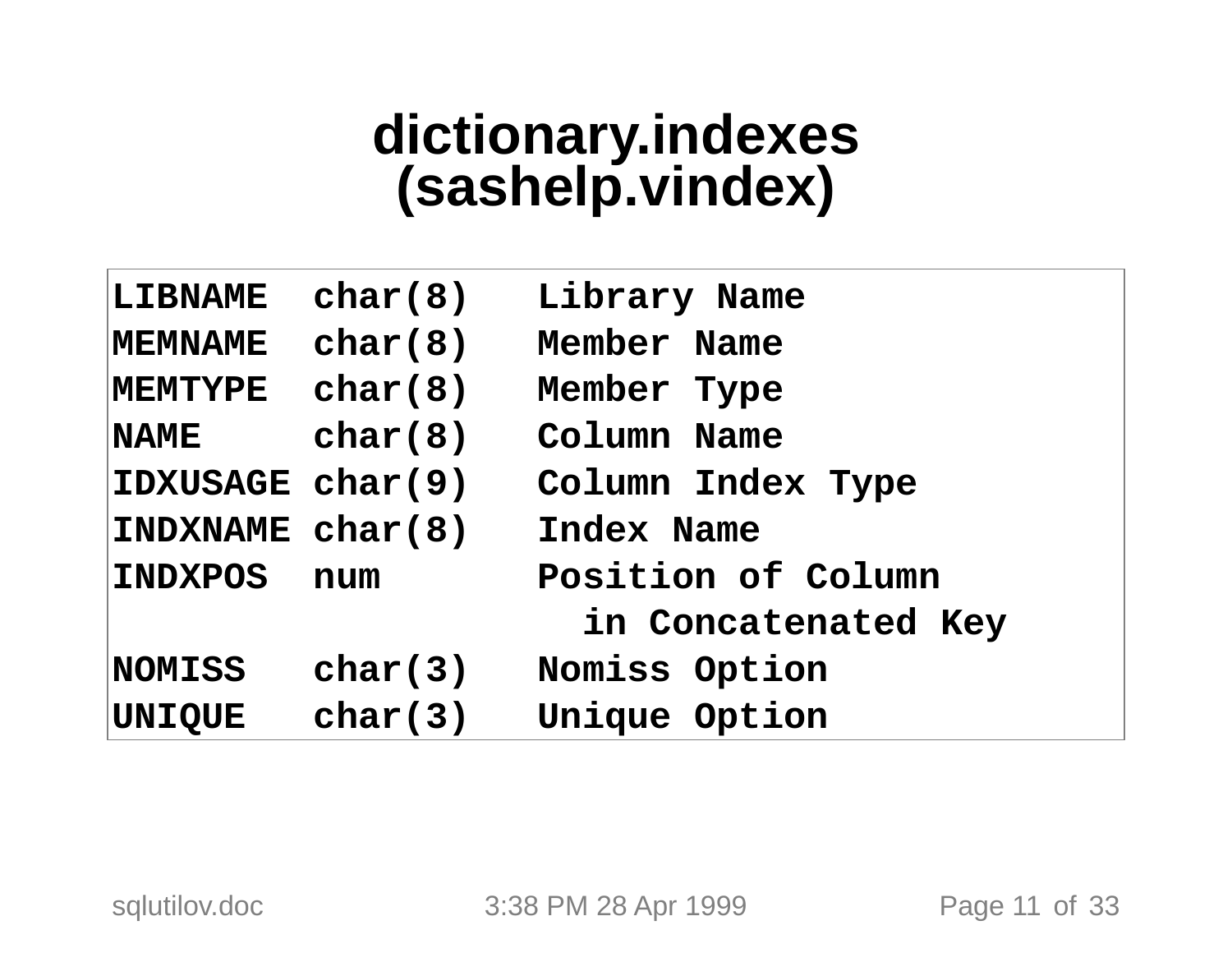# **dictionary.members (sashelp.vmember)**

| <b>LIBNAME</b> | char(8)  | Library Name |
|----------------|----------|--------------|
| <b>MEMNAME</b> | char(8)  | Member Name  |
| <b>MEMTYPE</b> | char(8)  | Member Type  |
| <b>ENGINE</b>  | char(8)  | Engine Name  |
| <b>INDEX</b>   | char(8)  | Indexes      |
| <b>PATH</b>    | char(80) | Path Name    |

• This table duplicates some of the information found in other tables. The important addition is the PATH variable, but see the note on EXTFILES.

sqlutilov.doc 3:38 PM 28 Apr 1999 Page 12 of 33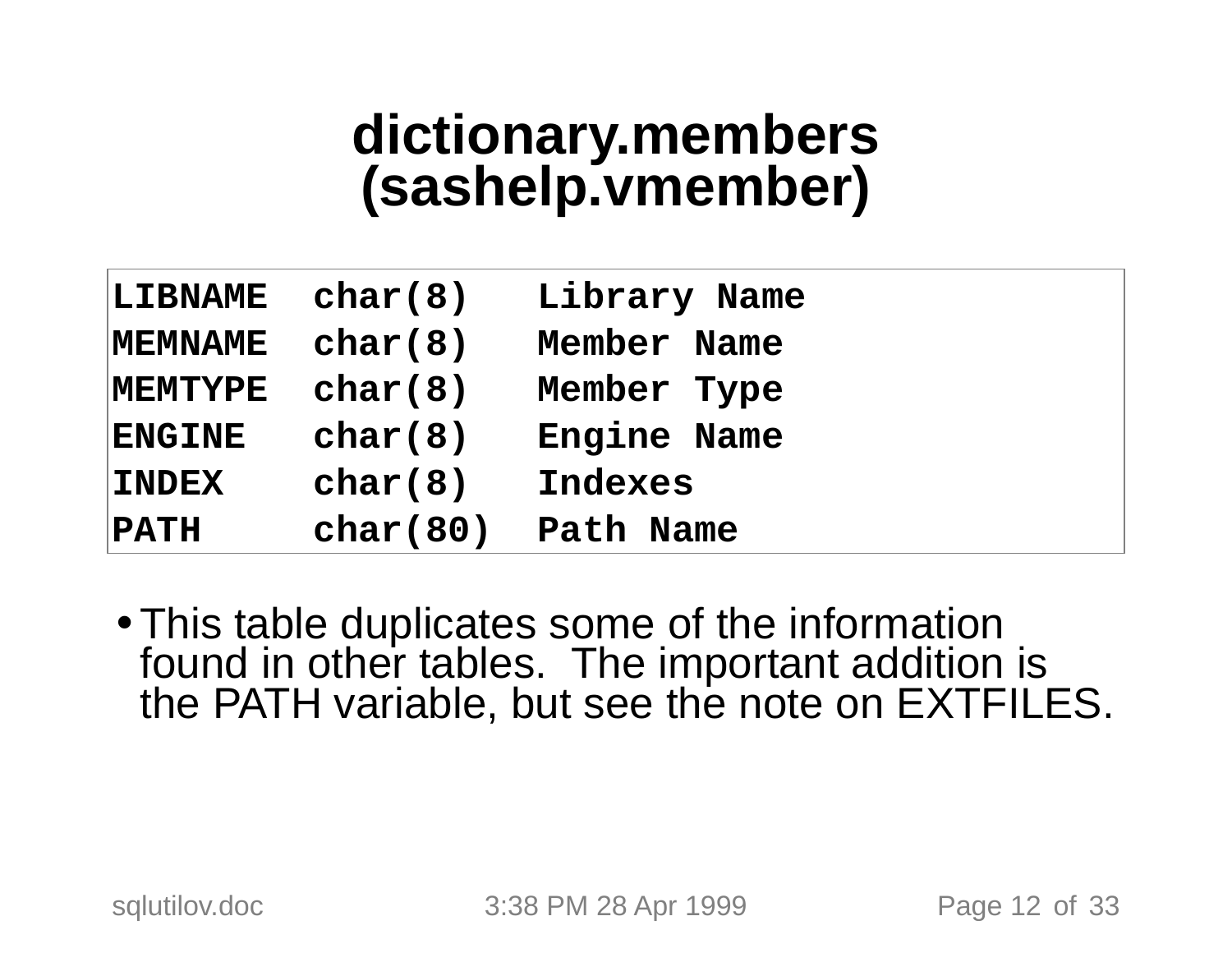# **dictionary.macros (sashelp.vmacro)**

| <b>SCOPE</b>  | char(9) | Macro Scope               |
|---------------|---------|---------------------------|
| <b>NAME</b>   | char(8) | Macro Var Name            |
| <b>OFFSET</b> | num     | Offset into Macro Var     |
| $\sf{VALUE}$  |         | char(200) Macro Var Value |

• If a macro variables value is longer than 200 characters, there will be multiple entries in this table. The first will have an OFFSET of 0, the second of 200, and so forth.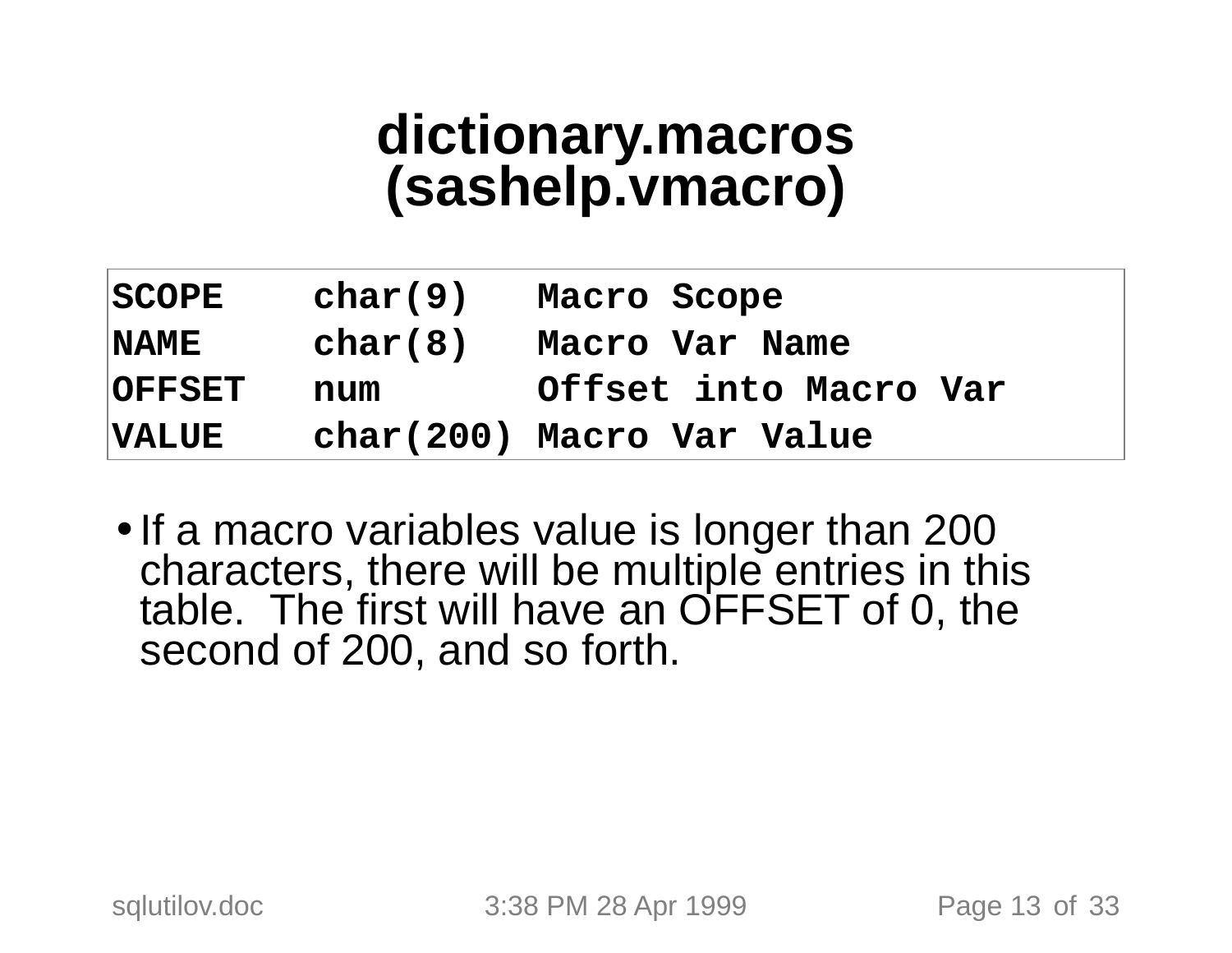# **dictionary.titles (sashelp.vtitle)**

| <b>TYPE</b>    | char(1)              | Title Location |
|----------------|----------------------|----------------|
| <b>NUMBER</b>  | num                  | Title Number   |
| $ {\rm TEXT} $ | char(200) Title Text |                |

• Only the text is stored in these variables, not the font and positioning information used by SAS/GRAPH.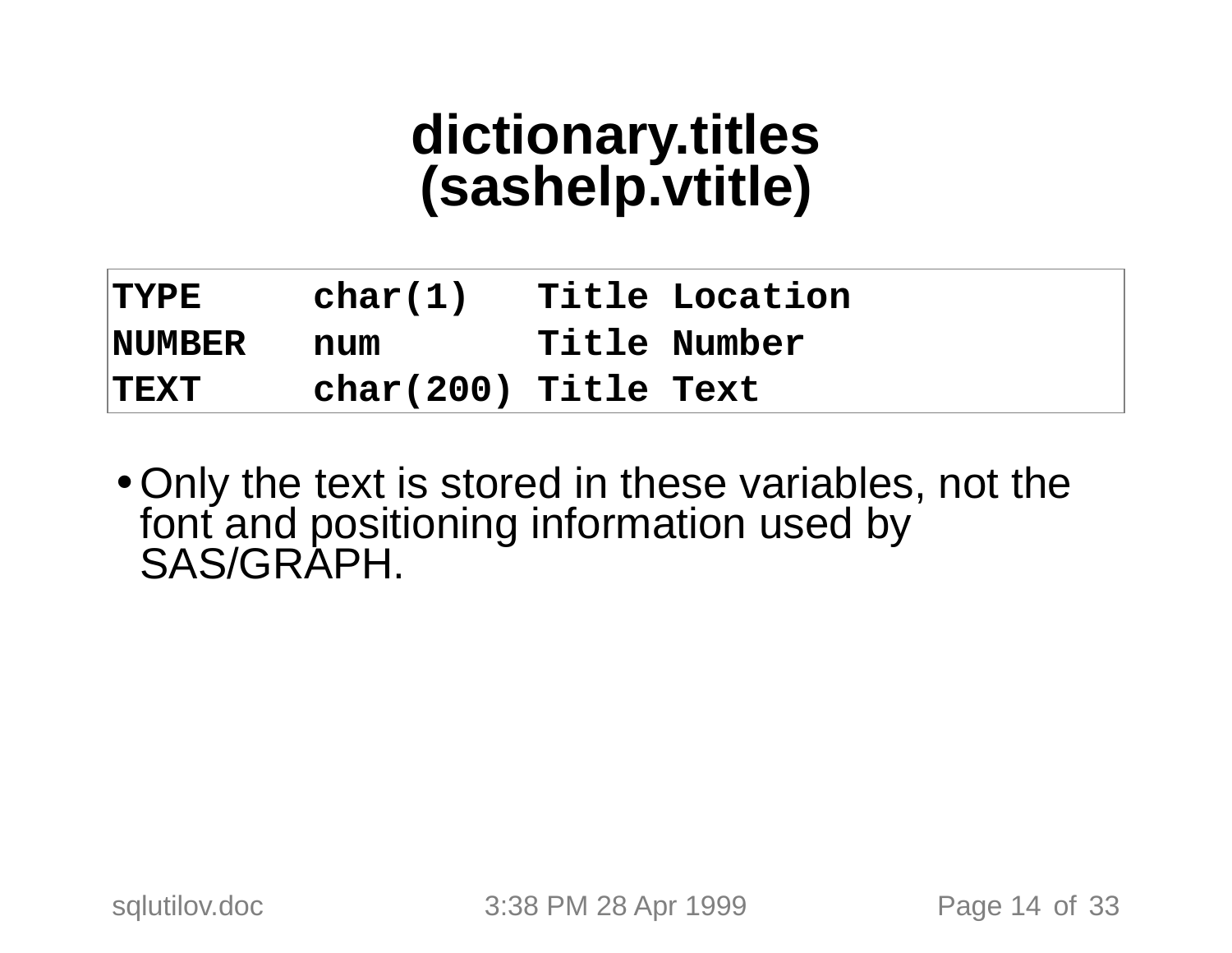# **dictionary.options (sashelp.voption)**

|  | OPTNAME char(16) Session Option Name     |
|--|------------------------------------------|
|  | SETTING char(200) Session Option Setting |
|  | OPTDESC char(80) Option Description      |

• It's worth noting that this table probably contains only portable options, not platform-dependent options. That does seem to vary slightly by release.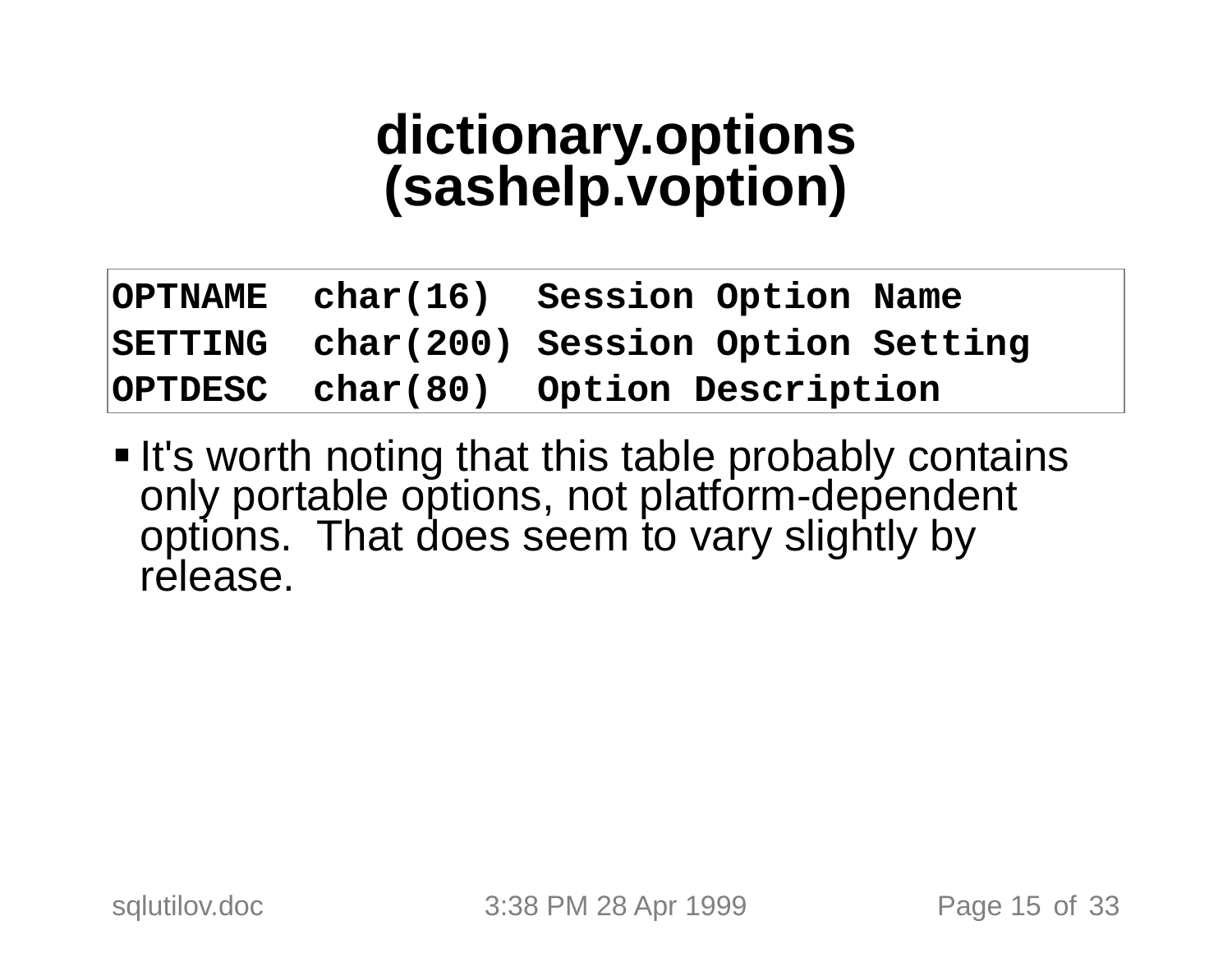# **table dictionary.tables (sashelp.vtable)**

| LIBNAME                                                                  | char(8)                       | Library Name                    |
|--------------------------------------------------------------------------|-------------------------------|---------------------------------|
| <b>MEMNAME</b>                                                           | char(8)                       | Member Name                     |
| $\mathbf{M}\mathbf{E}\mathbf{M}\mathbf{T}\mathbf{Y}\mathbf{P}\mathbf{E}$ | char(8)                       | Member Type                     |
|                                                                          |                               | MEMLABEL char(40) Dataset Label |
| <b>TYPEMEM</b>                                                           | char(8)                       | Dataset Type                    |
| <b>CRDATE</b>                                                            | num                           | Date Created                    |
| MODATE                                                                   | num                           | Date Modified                   |
| $\sf{NOBS}$                                                              | num                           | Number of Observations          |
| <b>OBSLEN</b>                                                            | num                           | Observation Length              |
| $\sf INVAR$                                                              | num                           | Number of Variables             |
|                                                                          | $ \texttt{PROTECT } char(3) $ | Type of Password Prot.          |
|                                                                          | COMPRESS char(8)              | <b>Compression Routine</b>      |
| <b>REUSE</b>                                                             | char(3)                       | Reuse Space                     |
| <b>BUFSIZE</b>                                                           | num                           | <b>Bufsize</b>                  |
| DELOBS                                                                   | num                           | Number of Deleted Obs           |

sqlutilov.doc 3:38 PM 28 Apr 1999 Page 16 of 33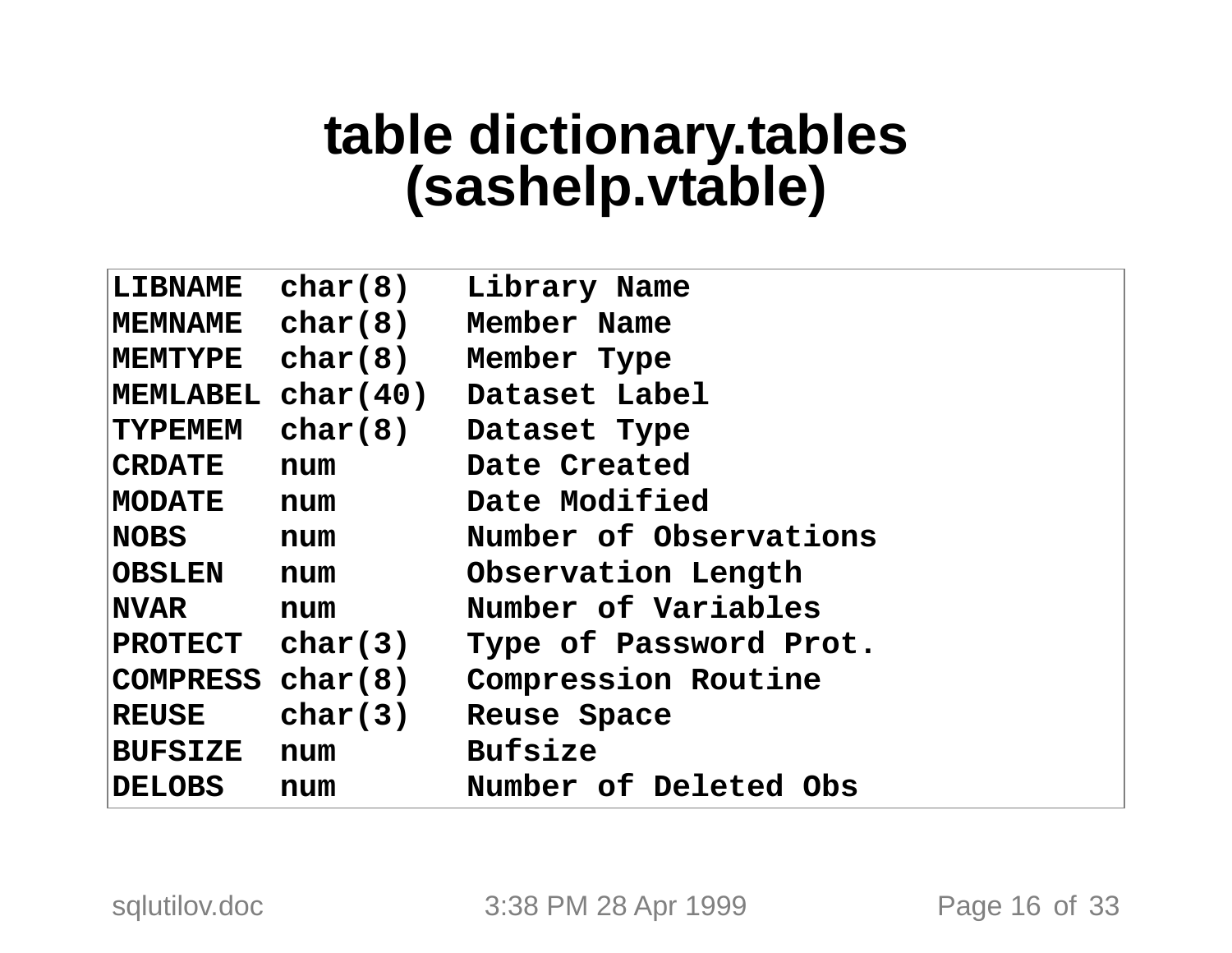sqlutilov.doc 3:38 PM 28 Apr 1999 Page 17 of 33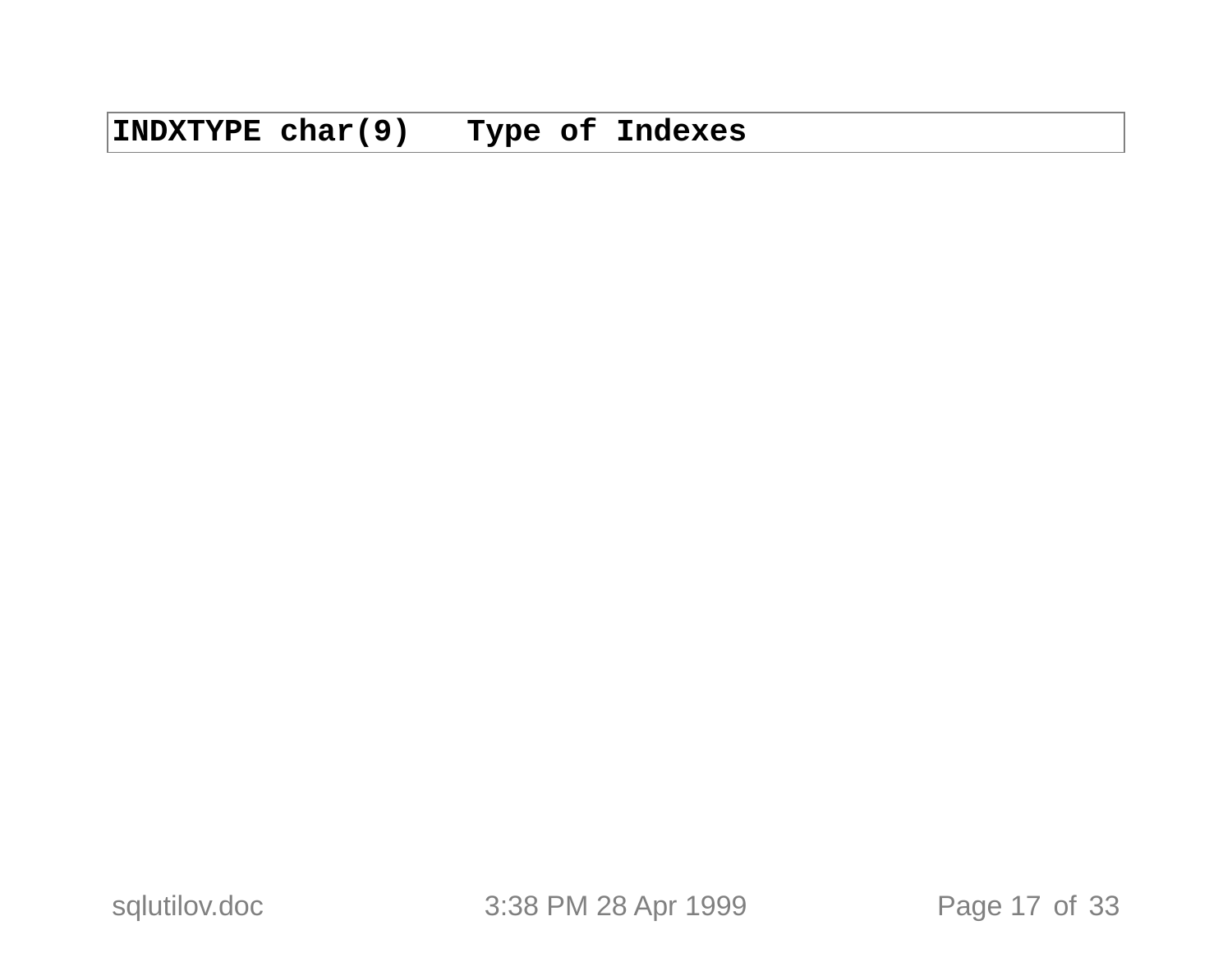# **dictionary.views (sashelp.vview)**

| LIBNAME        | char(8) | Library Name |
|----------------|---------|--------------|
| MEMNAME        | char(8) | Member Name  |
| <b>MEMTYPE</b> | char(8) | Member Type  |
| <b>ENGINE</b>  | char(8) | Engine Name  |

sqlutilov.doc 3:38 PM 28 Apr 1999 Page 18 of 33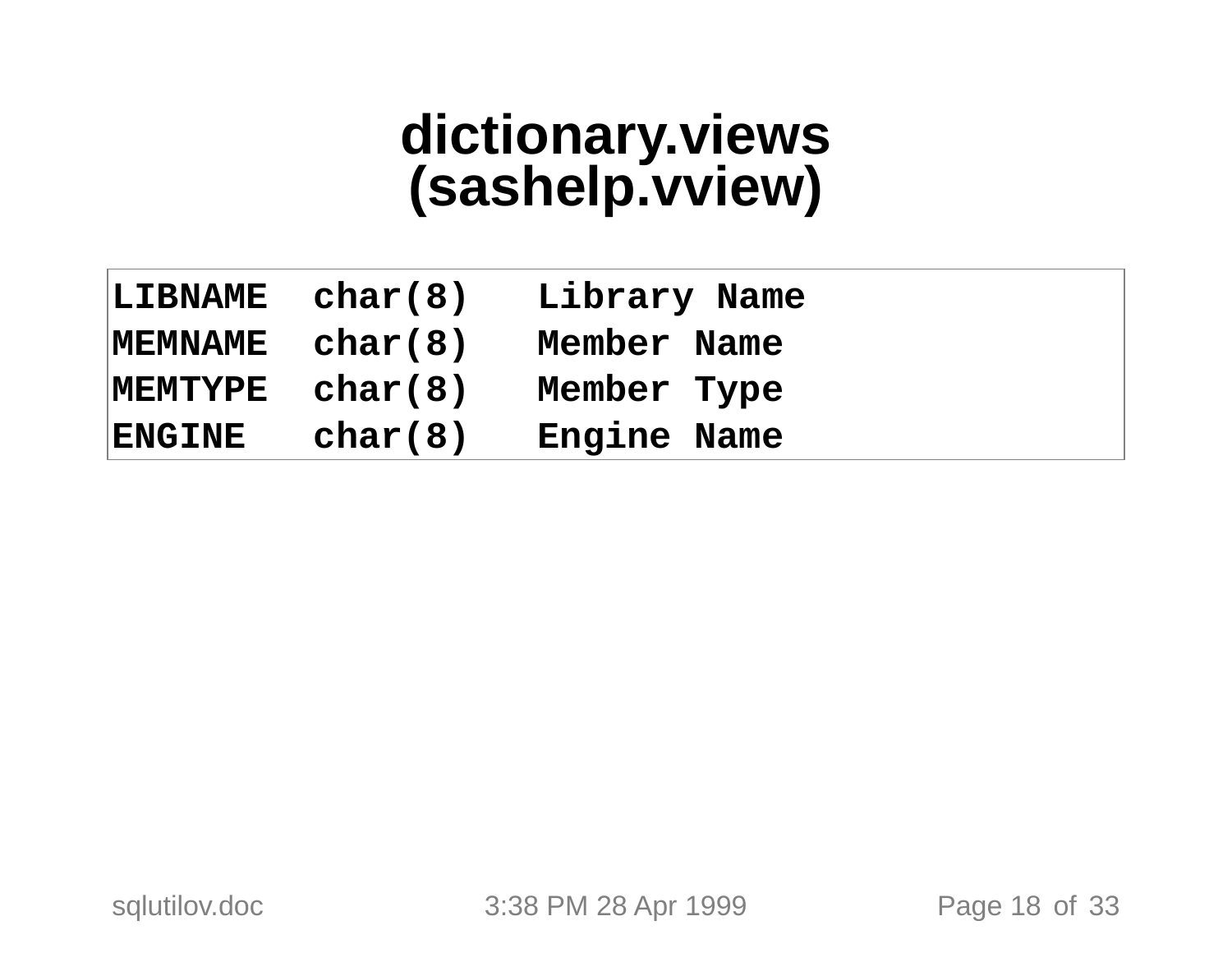### **How Would You Use These Tables?**

- Decide what you need to do.
- Figure out how you might do whatever you want to do if you were coding it manually.
- Figure out which table contains the information you need. Note some information is contained in several tables - if you wanted the names of all datasets, for example, you could use MEMBERS, TABLES, or COLUMNS.
- Use SQL or <sup>a</sup> data step to create the code.
- Run it.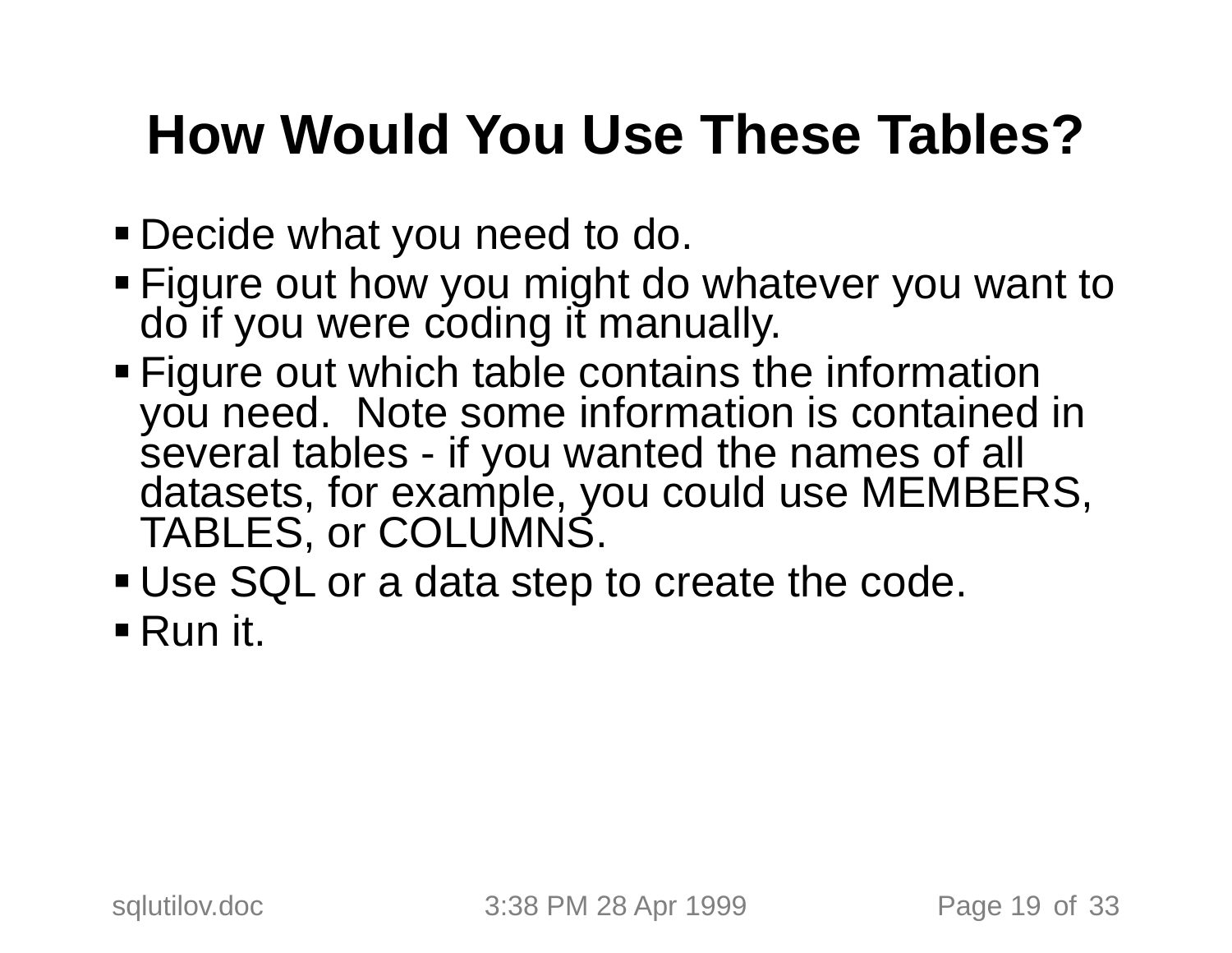### **Some Useful Techniques**

- Use the INTO and SEPARATED BY clauses in PROC SQL to create <sup>a</sup> macro variable.
- Use CALL EXECUTE in <sup>a</sup> data step.
- Use a FILENAME pointed to a catalog entry, and %INCLUDE the results (this is preferable to writing to <sup>a</sup> temporary disk file, which is not platform- independent).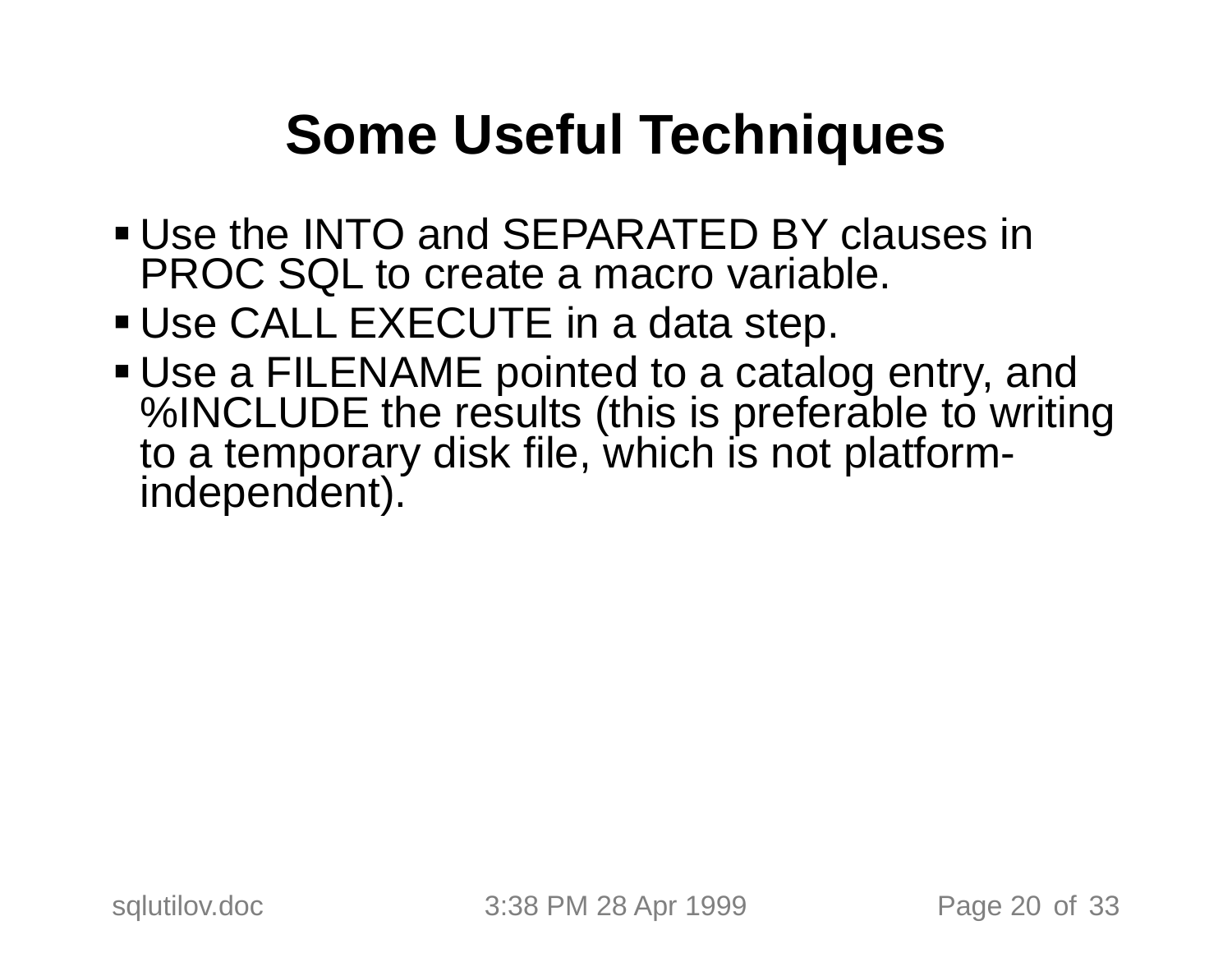#### **A Sample Dataset**

```
1 data one;
2 key='9'; a=1; c=2; b=.;
3 output;
4 key='0'; c=12; b=1;a=0;
5 output;
6 put all;
7 /* Shows order of vars */
8 run;
KEY=0 A=0 C=12 B=1 _ERROR_=0
N = 1NOTE: The data set WORK.ONE has 2
observations and 4 variables.
```
sqlutilov.doc 3:38 PM 28 Apr 1999 Page 21 of 33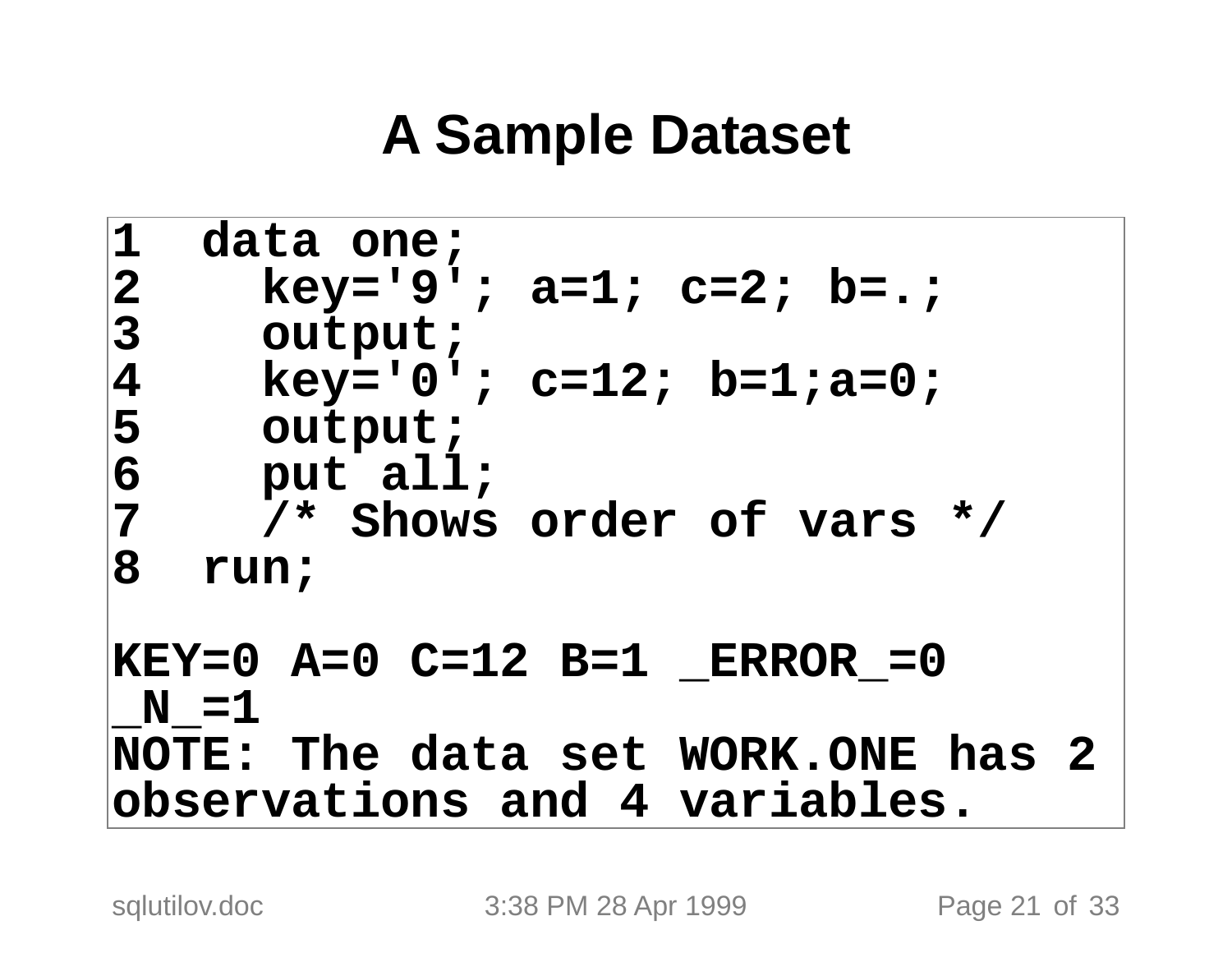### **Ex. 1: Put Vars Into Alpha Order**

There are several techniques for reordering the<br>variables in a SAS dataset. This first example uses<br>PROC SQL. You might code it manually like this:

**proc sql; create table two as select A,B,C,KEY from one;**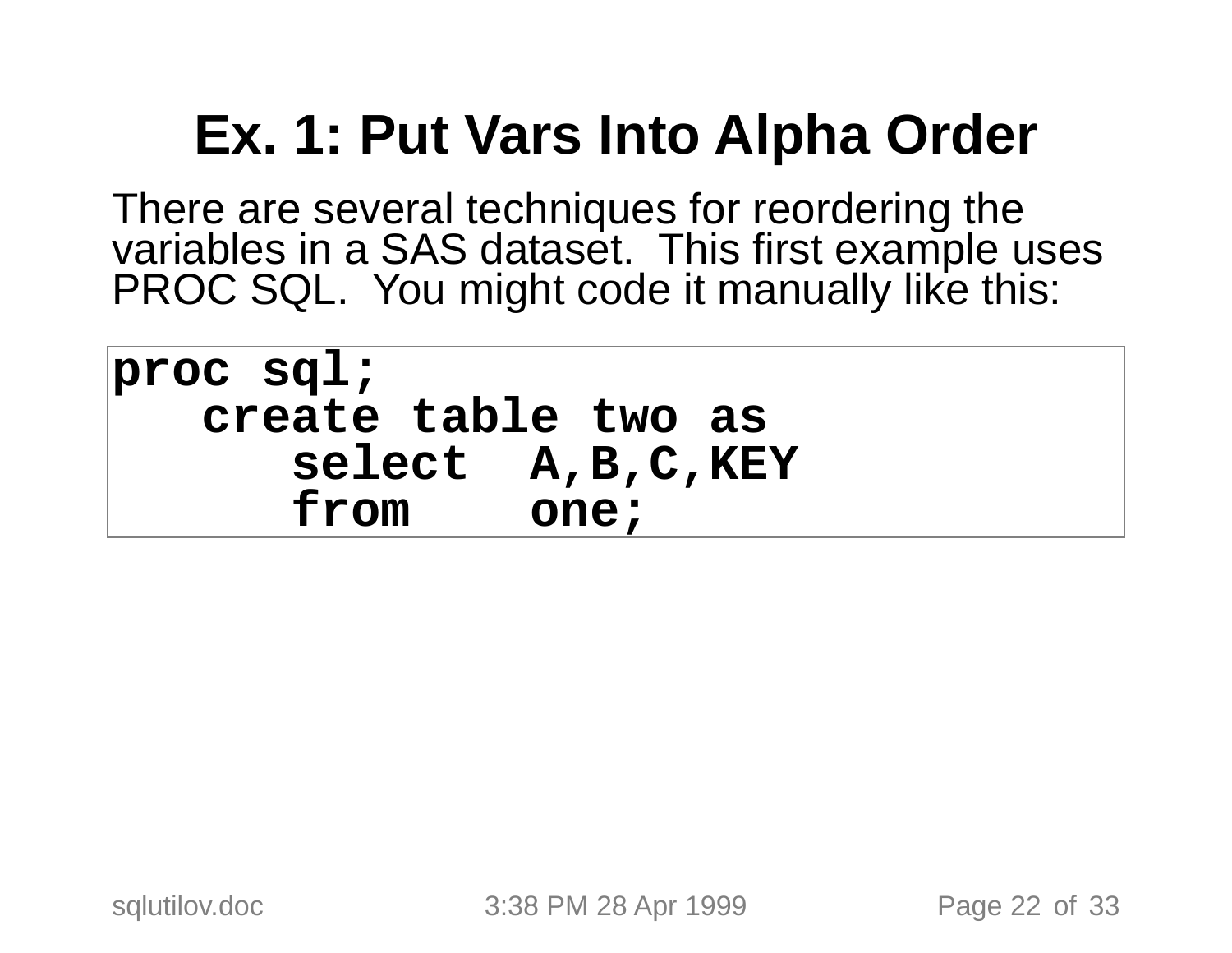## **Ex. 1: Put Vars Into Alpha Order**

The fields you need to create this code are

- **the table name (library and member)**
- **the column names**

This information can be obtained from the DICTIONARY.COLUMNS table.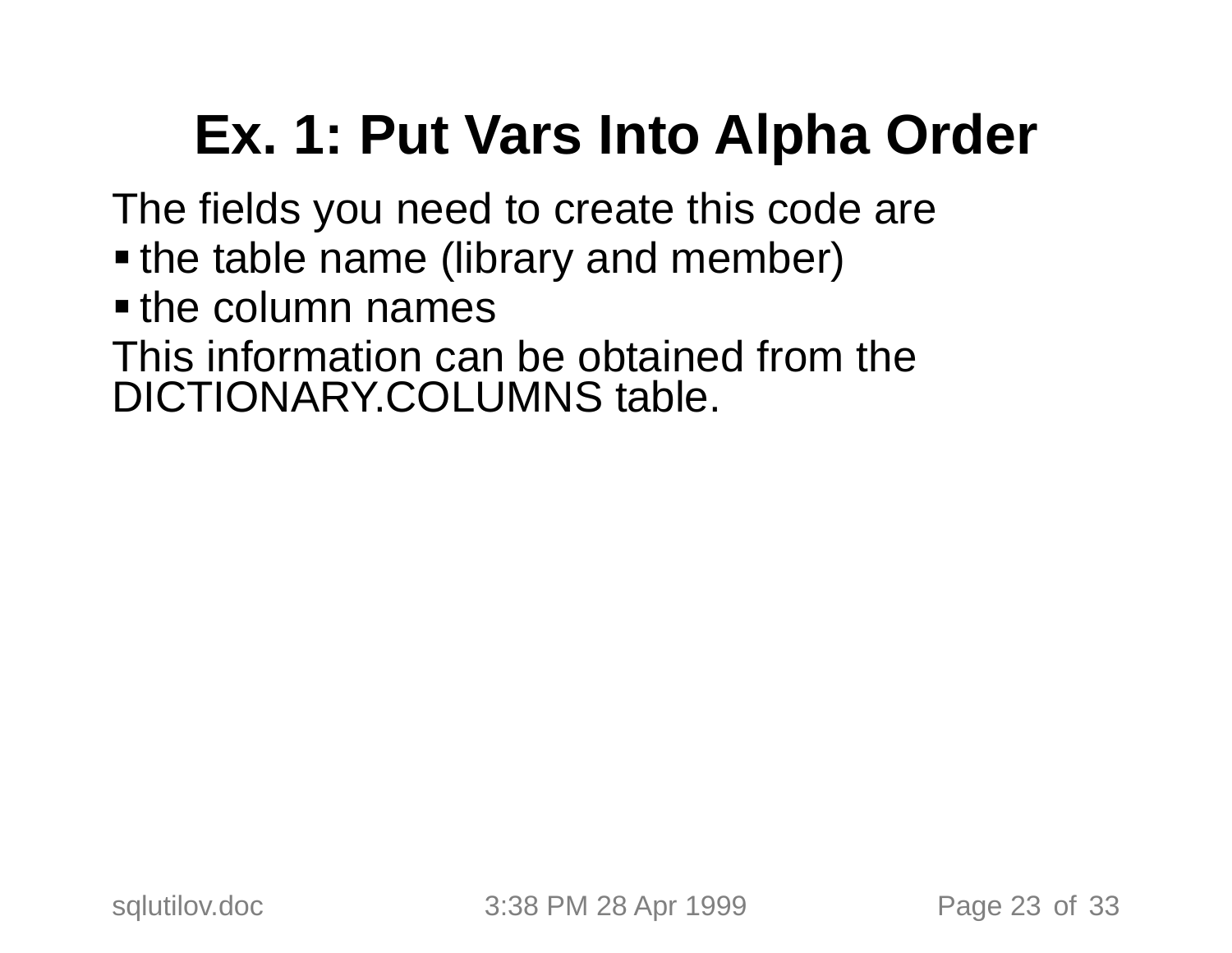#### **Ex. 1: Put Vars Into Alpha Order**

```
proc sql noprint;
  select name
  into :newcmd
  separated by ','
  from dictionary.columns
 where libname='WORK' and
         memname='ONE'
  order by name;
create table two as
  select &NEWCMD.
  from one;
NEWCMD has the value A, B, C, KEY
```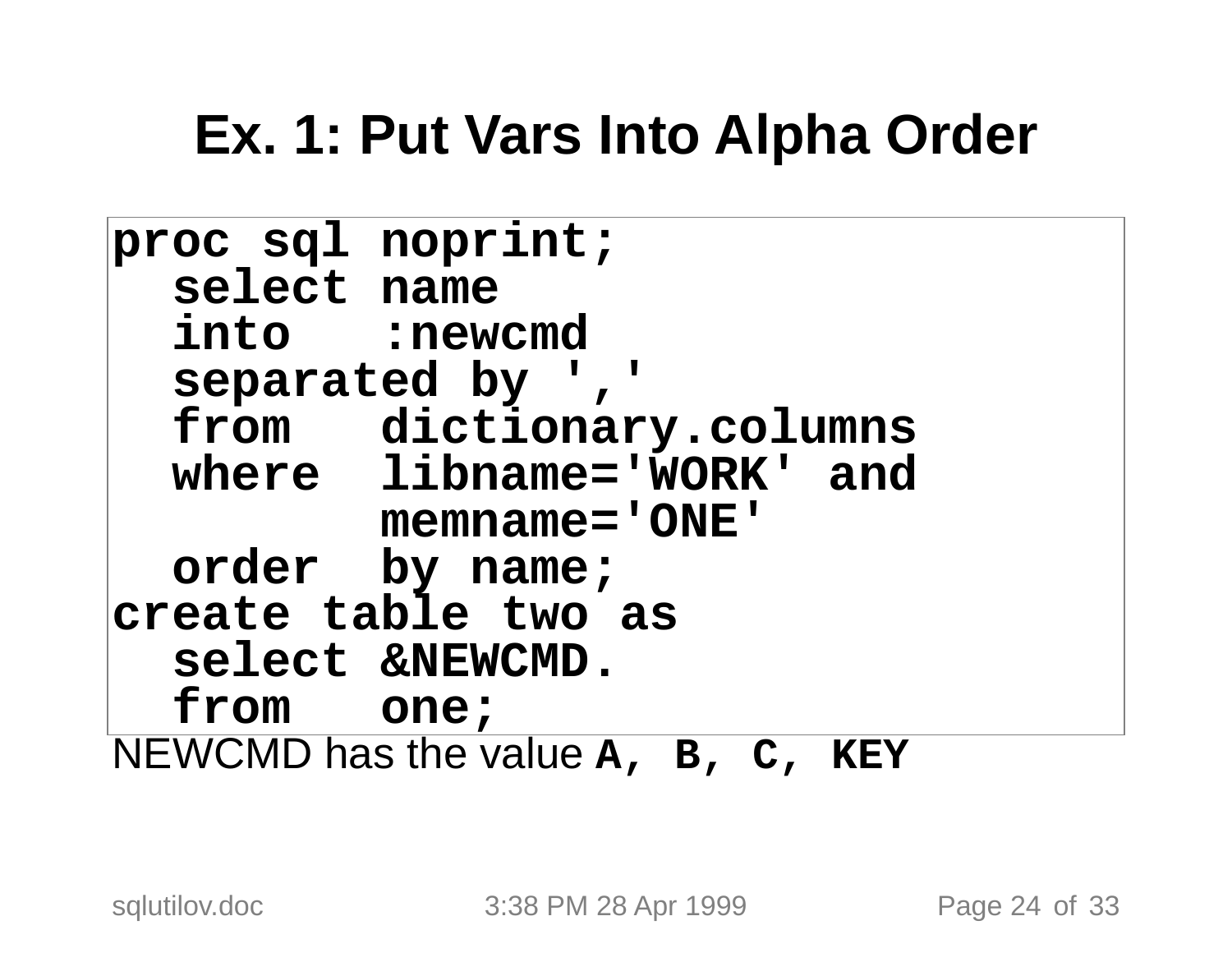# **Ex. 2: Convert Char to Numeric**

Converting <sup>a</sup> large number of character variables to numeric seems to be <sup>a</sup> common task. SQL provides an easy solution:

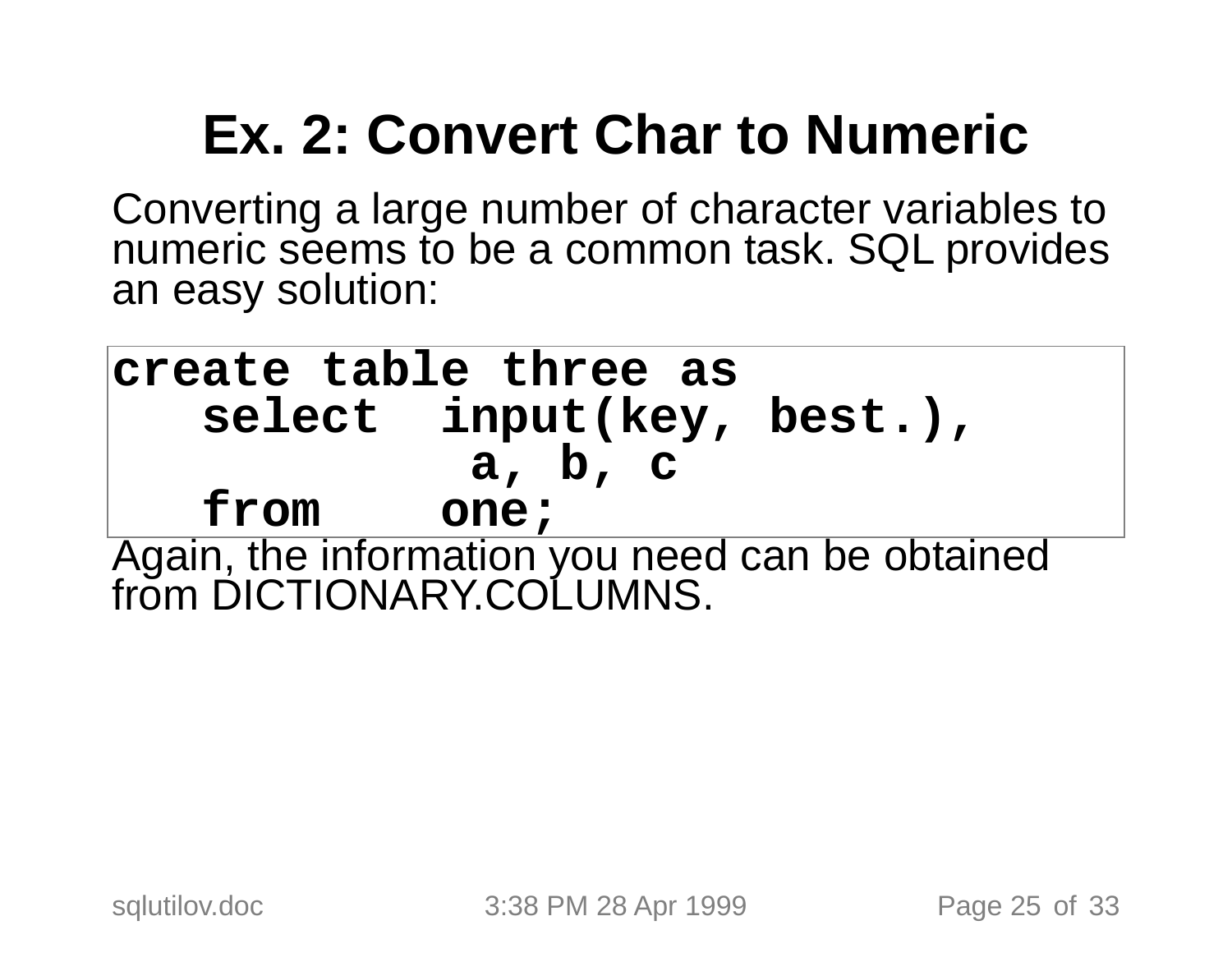#### **Ex. 2: Convert Char to Numeric**

```
select
  case type
   when 'num' then name
   else 'input(' || name || ', best.) as ' || name
    end
into :newcmd separated by ','
from dictionary.columns
where libname='WORK'
        and memname='ONE';
create table three as
  select &NEWCMD.
  from one;
```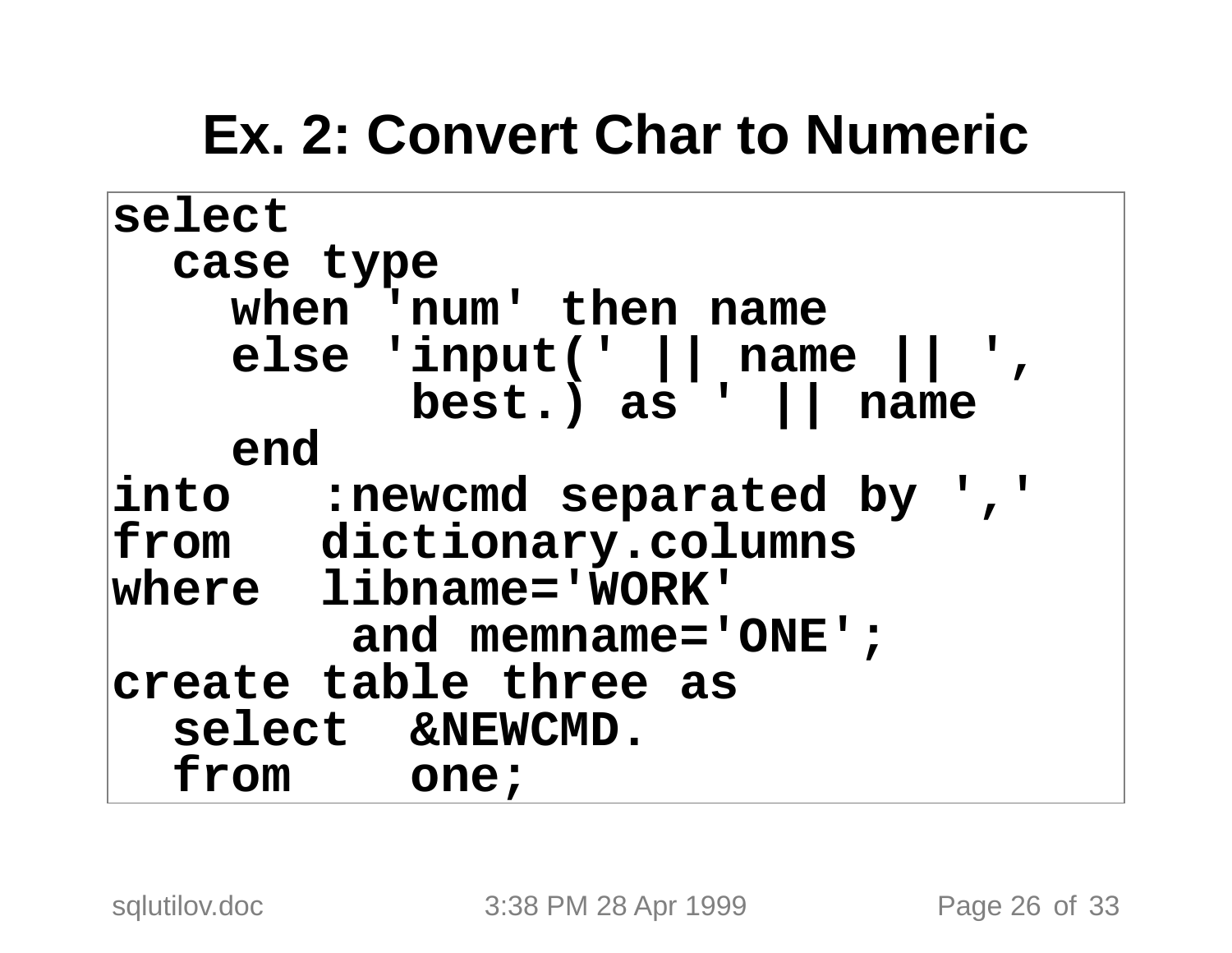### **Ex. 3: Rename Variables**

Suppose you have <sup>a</sup> number of variables with inconvenient names, and you want to rename them all:

#### **data sample; retain xx0y01-xx0y10 0; output; stop;**

**run;**

In this case, suppose you want to rename variable XX0Y01 to XXY01 and so forth.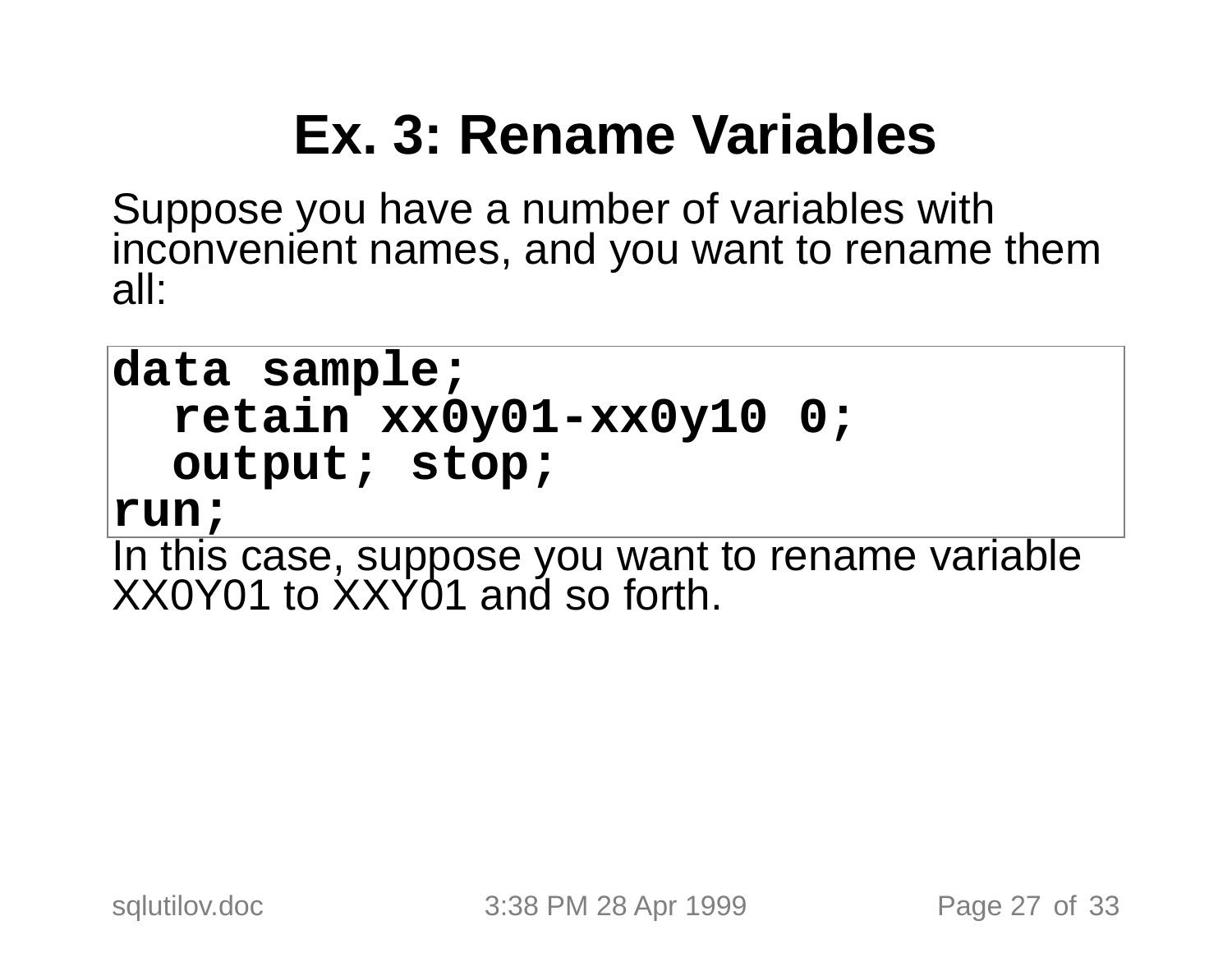## **Ex. 3: Renaming Variables**

One reasonable way to do the renames is with PROC DATASETS; just changing the names doesn't require rewriting the data.

```
proc datasets library=work
nolist;
  modify sample;
  rename XX0Y01=XXY01
         XX0Y01=XXY01; /* etc. */
run; quit;
```
Once more, you need the information in<br>DICTIONARY.COLUMNS.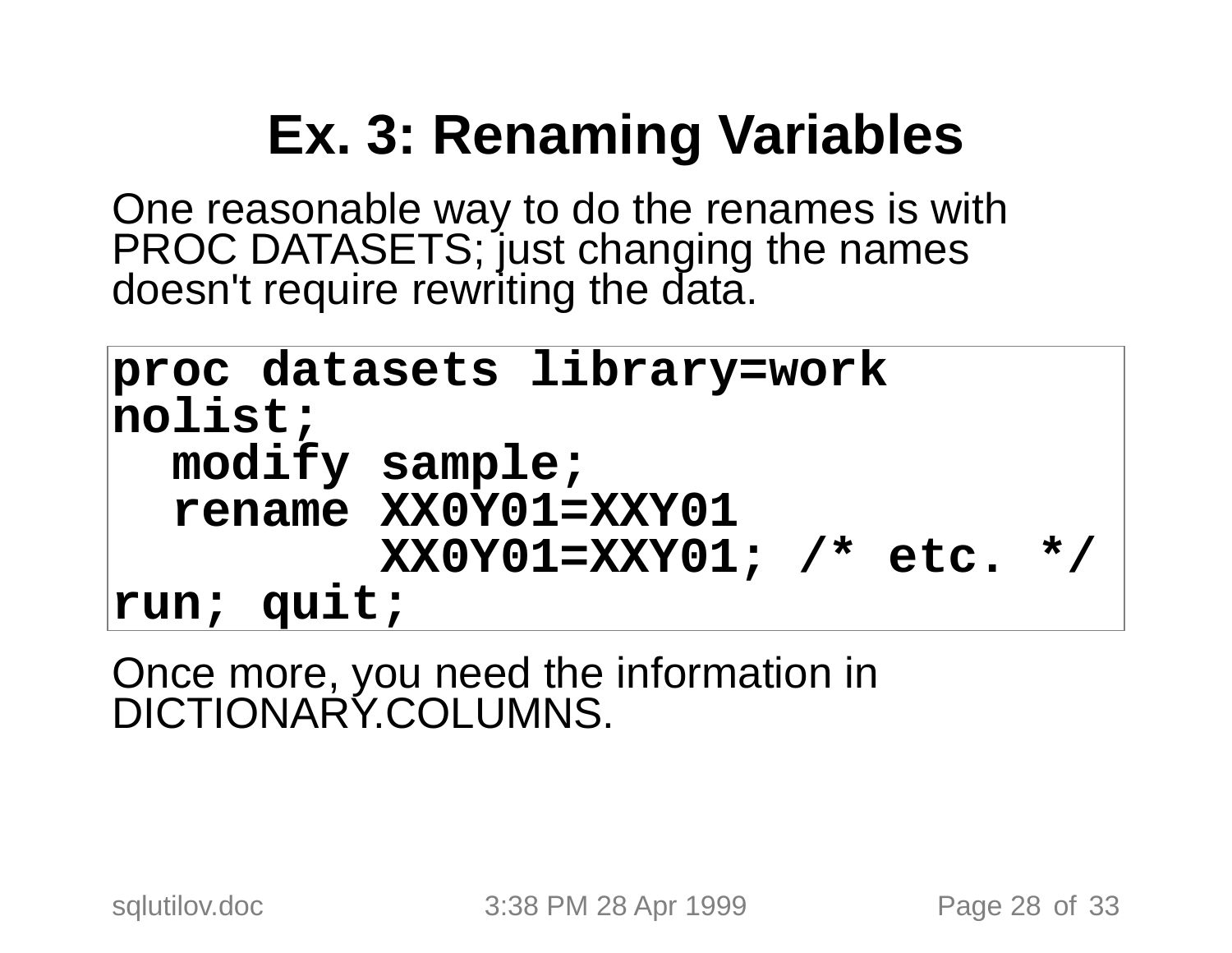### **Ex. 3: Renaming Variables**

So here's the code. Once you understand what's it's doing, it's straightforward.

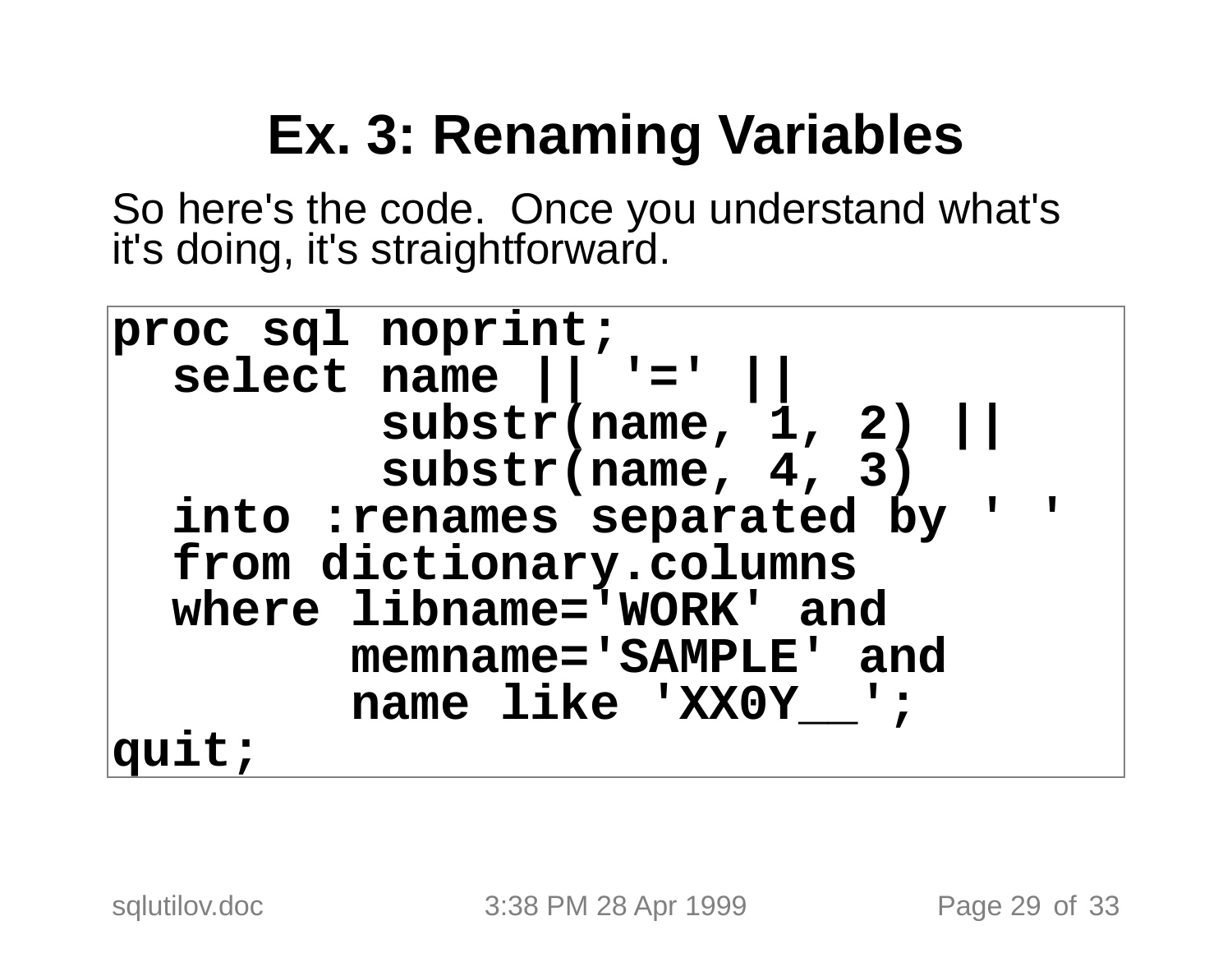### **Ex. 3: Renaming Variables**

At this point, RENAMES will have the value

**XX0Y01=XXY01 XX0Y02=XXY02 XX0Y03=XXY03 XX0Y04=XXY04 XX0Y05=XXY05 XX0Y06=XXY06 XX0Y07=XXY07 XX0Y08=XXY08 XX0Y09=XXY09 XX0Y10=XXY10** You can then use it in PROC DATASETS:

```
proc datasets library=work
nolist;
  modify sample;
  rename &RENAMES.;
run; quit;
```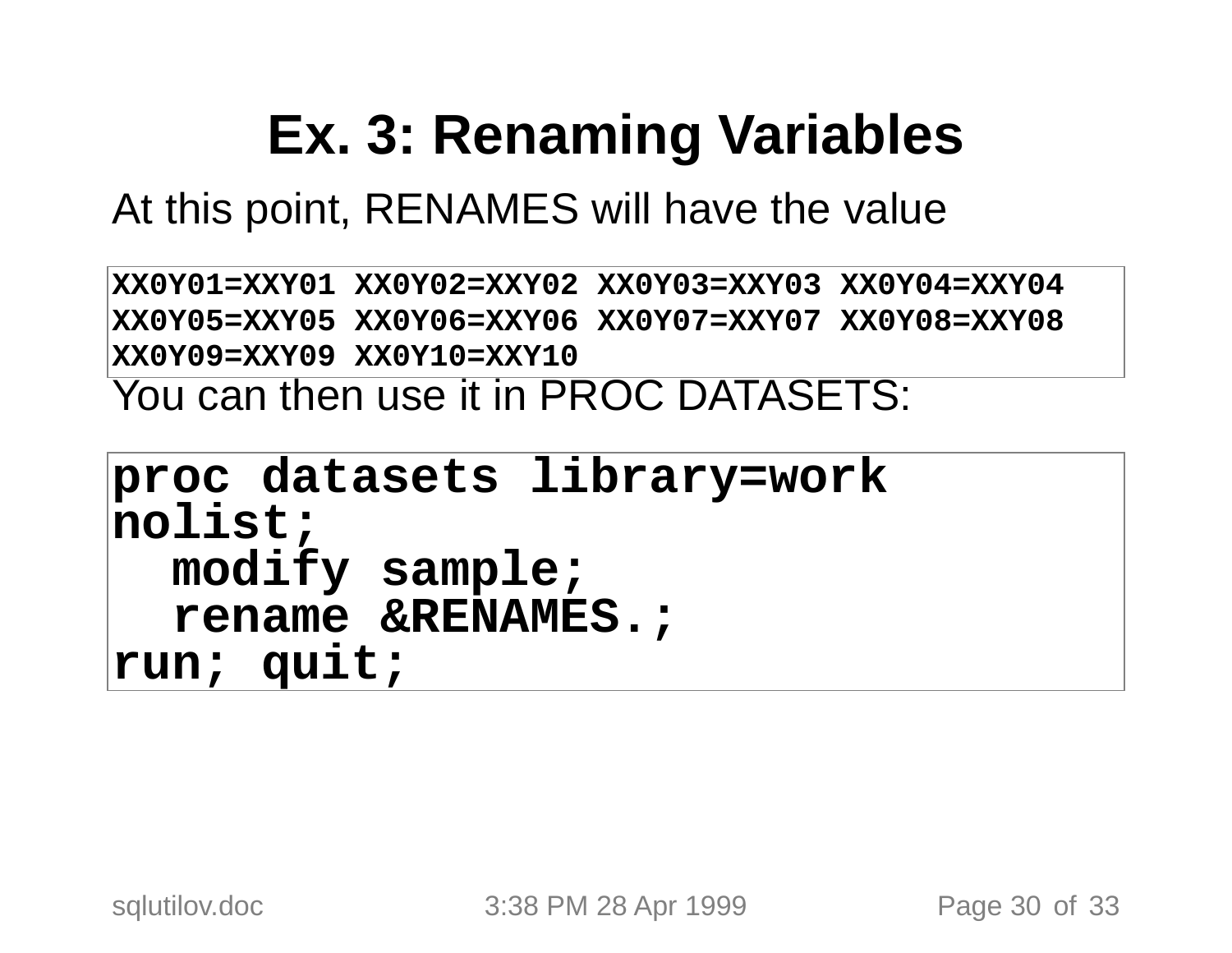### **Ex. 4: List Formats**

For documentation, it might be helpful to have a list of all formats in a library. You can get that with SASHELP.VCATALG:

**proc print data=sashelp.vcatalg; where objtype in ('FORMAT', 'FORMATC', 'INFMT', 'INFMTC'); run;**

This information must be combined with the list of catalogs specified in the FMTSEARCH option to find all available formats.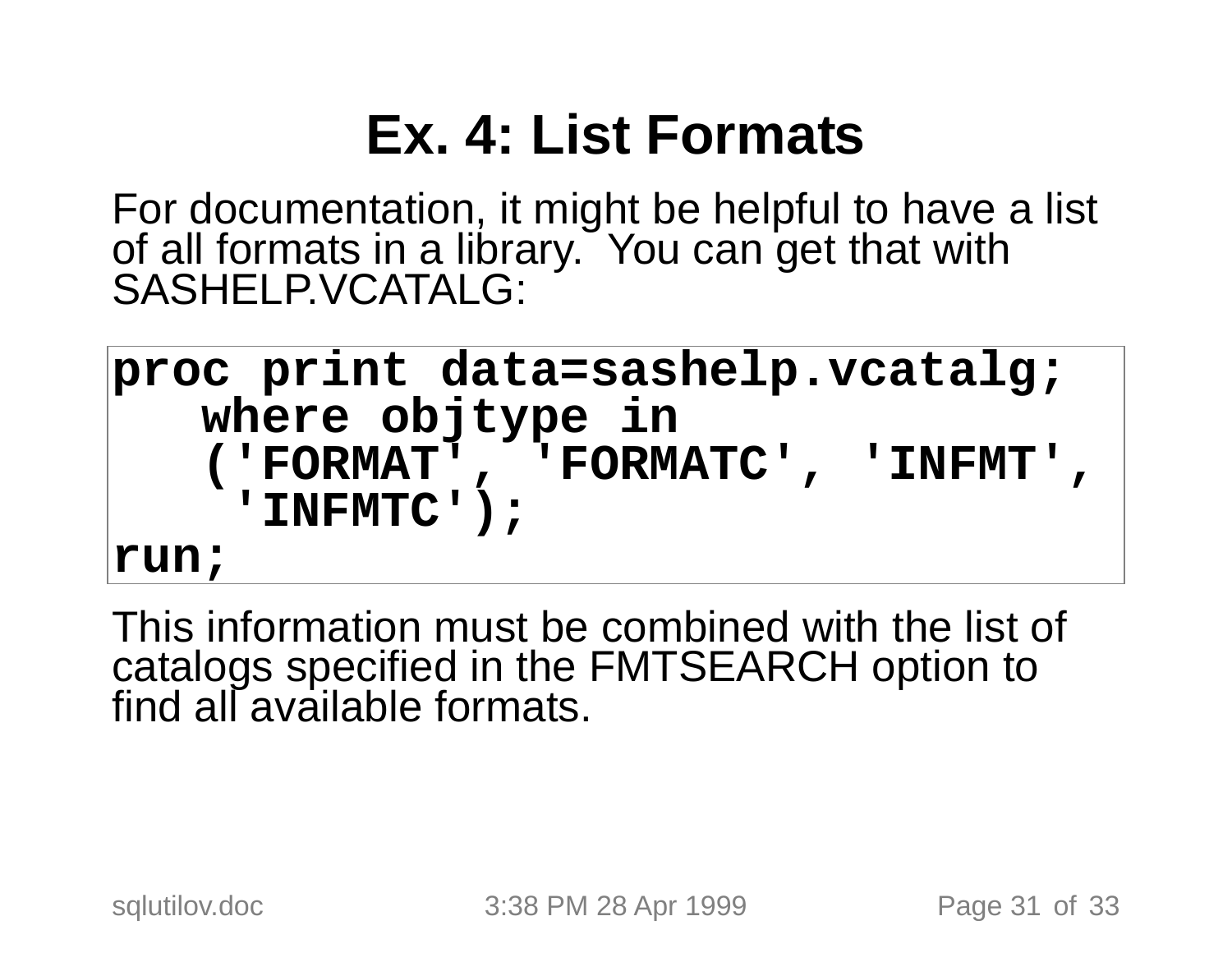### **Ex. 5: Place Varnames Into Macvar**

It's occasionally useful to have a macro variable<br>containing the names of all variables in a dataset,<br>except specified ones (see the FIRST./LAST. example in my paper The Problem With<br>NODUPLICATES, Continued):

| proc sql noprint;              |
|--------------------------------|
| select name                    |
| into : vnames separated by ' ' |
| from dictionary.columns        |
| where libname = 'SASUSER'      |
| and memname = $'IRIS'$         |
| and name not in                |
| ( 'SEPALLEN', 'PETALLEN' ) ;   |